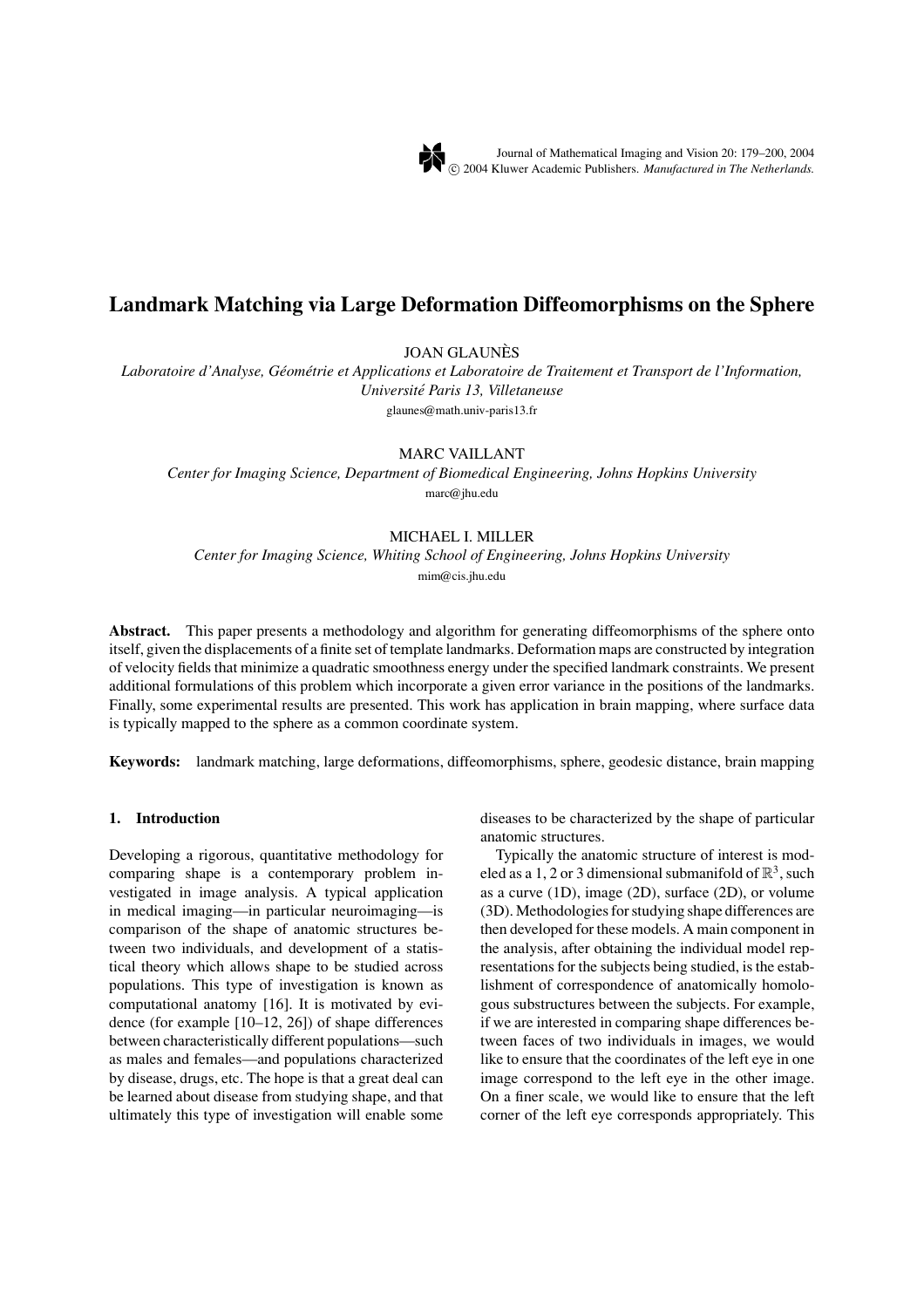correspondence should extend down to the finest resolution. However, a complete correspondence at this scale usually can not be precisely attained because of high variability. For example, wrinkles are a common characteristic of elderly people, but the specific pattern of wrinkles on any two individuals typically can not be matched. One way to proceed in establishing a correspondence is to manually identify a subset of points in the two images which deliniate reliable and identifiable features. We refer to these points as landmarks. Then, we use the correspondence at this subset of points in an optimal way to extend the correspondence over the entire structure. This process is called landmark matching. This paper focuses on landmark matching for a particular geometric model—the unit sphere—which is the usual 2D submanifold of  $\mathbb{R}^3$ . The sphere is of interest because it has become a standard configuration onto which the cerebral cortex can be mapped, thereby providing a common coordinate system for specifying location on the surface [13, 15].

The methodology we pursue extends the work of Joshi and Miller [18], Camion and Younes [8], and Miller and Younes [22] on euclidean geometries such as the plane and cube, and the work of Bakircioglu et al. [3] on the sphere. More precisely, we are interested in finding an "optimal" map or transformation of the sphere to the sphere that is constrained at a set of landmarks and which is also constrained to be a diffeomorphism, ie. the map must be invertible, and both the map and its inverse must be continuously differentiable. Our chief contribution is two fold. First, other methods for landmark-based spherical registration [32, 33] do not explicitly include the diffeomorphism constraint in their formulation, without which, it is possible for distinct points to be mapped to a single point. These methods are referred to as "small deformation" techniques since diffeormophic transformations are typically only possible for problems in which small deformations are needed to match template and target. Second, our transformations are not simply correspondence maps. They simultaneously define a metric, in the mathematical sense, which represents a natural measure of similarity in shape between the two structures being matched. The underlying mathematics of our approach has been investigated in [8, 18, 22, 27, 28, 35, 36].

Small deformation landmark matching has been well studied on euclidean geometries by Bookstein [5] via the thin-plate spline, and generalized to arbitrary one and two dimensional submainfolds by Joshi and collaborators [17, 19]. Active contour methods of [21] have been applied to spherical landmark matching in [31]. However, these methods require a good initial approximation to the solution. Also related is the non-landmark based approach of Fischl et al. [15]. Transformations are obtained by minimizing the squared difference of a scalar valued measure of geometry—which the authors refer to as "convexity"—between the subject and average model. Again, regularization terms are added to the formulation but do not guarantee that one-to-one mappings are obtained.

The large deformation setting, pioneered by Christensen et al. [9] by modeling the deformation process as a viscous fluid, is the setting pursued herein. Specifically, we seek solutions  $\phi : S^2 \times [0, 1] \rightarrow$  $S^2 \times [0, 1]$ , where  $S^2$  denotes the unit sphere, to the ordinary differential equation (ODE)

$$
\frac{d}{dt}\phi(x,t) = v(\phi(x,t),t),
$$

with initial condition  $\phi(x, 0) = x$ . Indeed, if  $v(x, t)$ is continuously differentiable, then it is proven in [17] that the solution  $\phi(x, t)$  exists, is unique, and is a diffeomorphism from  $S^2$  to  $S^2$  for each  $t \in [0, 1]$ . Energetics on the space of diffeomorphisms are induced via a smoothness constraint on the velocity fields of the form

$$
E(v) = \int_{S^2 \times [0,1]} \langle Lv(x,t), v(x,t) \rangle d\mu(x) dt,
$$

where *L* is a constant coefficient differential operator. In the case of the sphere, the difficulty arises in defining this smoothness operator.

One possibility, proposed in [3], is to work on a local chart, and define a scalar operator for each coordinate. The drawback of this setting is that the resulting vectorvalued operator is highly dependant on the local chart, which introduces a complete anisotropy of the smoothness constraint. Furthermore, since there is no global chart for the sphere, at least one point must be chosen to be fixed for the deformation map. This is acceptable if the landmark data is located in the same region, which is often the case in brain mapping applications, where each hemisphere of the brain is registered separately. The present work eliminates such restrictions, since the operator *L* is defined globally and we do not make use of local coordinates. In practice, we have chosen  $L = \Delta^2$  where  $\Delta$  is the laplacian operator on vector fields, which is not, in the case of the sphere, the scalar laplacian applied to each coordinate. Thus,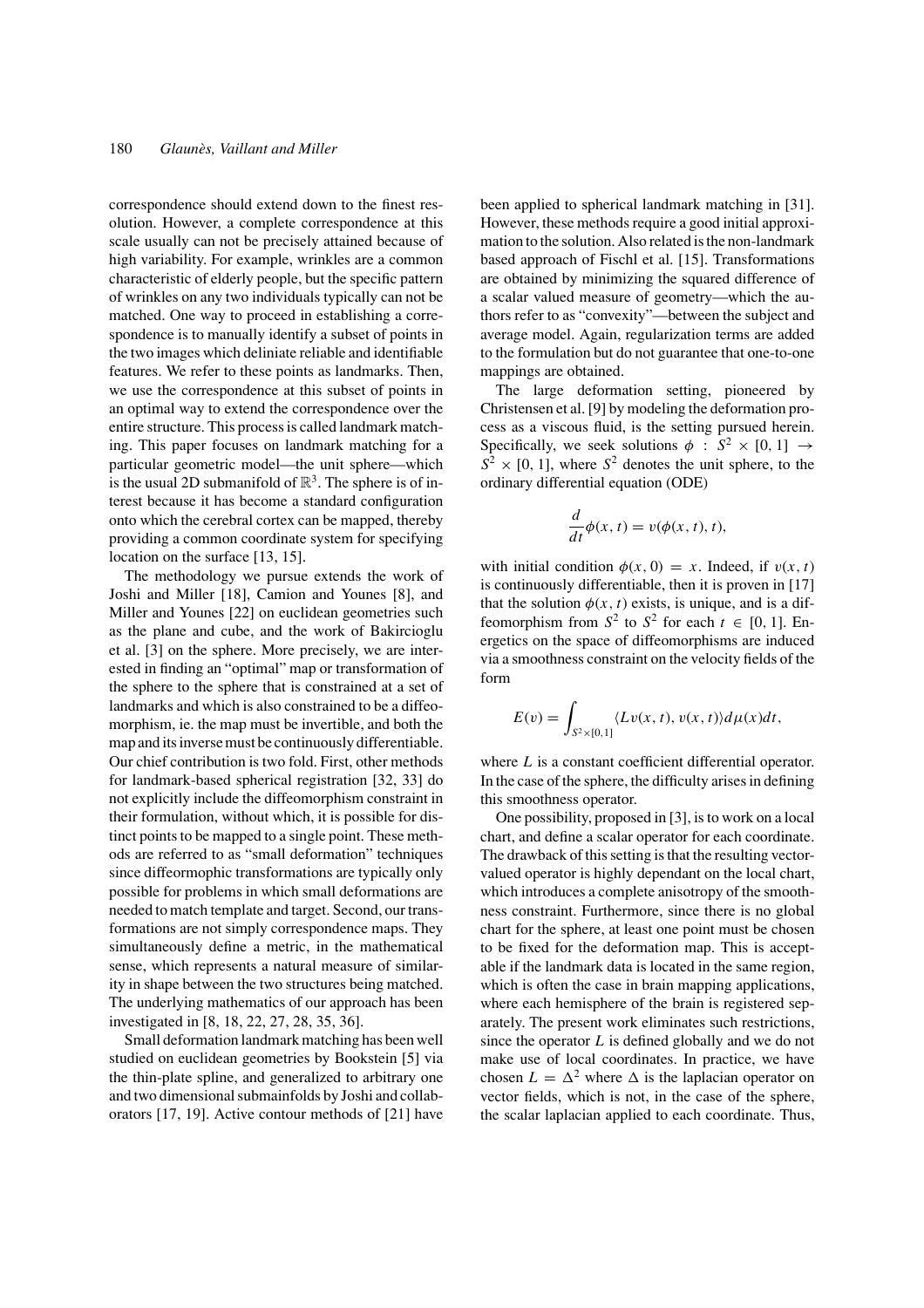the regularization term is isotropic, and no point must be chosen to be invariant. The algorithm is therefore suitable for landmarks placed over the entire surface of the sphere, and produces solutions which are rotation invariant, i.e. if two template/target landmark configurations are the same up to a rotation, then two solutions will be identical up to the same rotation. A final advantage of our formulation is that it yields a simpler numerical approach. In this paper we introduce a second formulation of the problem, which is an extension of the euclidean landmark matching in [8] and [22] to the sphere.

This paper is organized as follows. The mathematical setting, notation, and formulation of the minimization problems investigated are presented in Section 2. We introduce the related vector spline interpolation problem in Section 3, which enables a simplified reformulation of the original minimization problems. The reformulations are presented in Section 4. Finally, the numerical implementations are presented in Section 5 together with some experimental results with synthesized examples, and a conclusion is found in Section 6.

# **2. Mathematical Setup and Notation**

# *2.1. Riemannian Geometry*

We consider the unit sphere *S*<sup>2</sup> as a smooth 2-dimensional submanifold of  $\mathbb{R}^3$ , equipped with the Riemannian metric defined by restricting to each tangent space the ambient inner product of  $\mathbb{R}^3$ . Lower case letters  $x, y, \ldots$  represent points on the sphere, and we use greek letters to represent tangent vectors on the sphere, e.g.  $\alpha_x$  will denote a tangent vector at point *x*, ie. an element of the tangent plane at  $x: T_xS^2$ . On this tangent space the Euclidean scalar product is denoted  $\langle \cdot, \cdot \rangle$ , and the norm  $|\cdot|$ . We will also use the notion of covariant derivatives for vector fields and tensor fields on manifolds. Since the sphere  $S^2$  is embedded in  $\mathbb{R}^3$ , the covariant derivative can be simply defined as the orthogonal projection of the usual derivative on the tangent space. Basic notions about Riemannian manifolds and covariant derivatives can be found in [6].

# *2.2. Large Deformations*

Deformations maps  $\varphi : S^2 \to S^2$  are generated by integration of time-dependant vector fields  $v(x, t)$ ,  $x \in$   $S^2$ ,  $t \in [0, 1]$ . Thus consider the transport equation:

$$
\begin{cases}\n\frac{d\phi_v}{dt}(x,t) = v(\phi_v(x,t),t) & \forall t \in [0,1] \\
\phi_v(x,0) = x & \forall x \in S^2,\n\end{cases}
$$
\n(1)

and set  $\varphi = \phi_v(\cdot, 1)$ . Existence and properties of such transformations depend of course on the regularity assumptions we make on the deformation flows  $v(x, t)$ . This is described in the following paragraph.

# *2.3. The Energetic Space V*

We denote  $\chi(S^2)$  the space of smooth vector fields on the sphere, and  $\mu$  the uniform probability distribution (the normalized Haar measure). We denote *H*, the Hilbert space of square integrable vector fields on the sphere defined by the inner product:

$$
\langle u, v \rangle_H = \int_{S^2} \langle u(x), v(x) \rangle d\mu(x).
$$

Let  $L:\chi(S^2) \to H$  be a linear symmetric and strongly monotone operator (the strong monotony says that there exists  $c > 0$  such that  $\langle Lu, u \rangle_H \ge c \langle u, u \rangle_H$  for any  $u \in \chi(S^2)$ ). From *L*, we define the so-called *energetic scalar product*

$$
\langle u, v \rangle_V \doteq \langle Lu, v \rangle_H
$$

and the associated *energetic norm*  $|| \cdot ||_V$  defined on  $\chi(S^2)$ . Using the Friedrichs extension procedure (see e.g. [37]), we define the associated *energetic space V* which is an Hilbert space  $V \subset H$  uniquely defined as the closure of  $\chi(S^2)$  for the energetic scalar product. The specifics of this construction and the properties of the space  $V$  can be found in [27]. For the special purpose of landmark matching we will also require that *V* be continuously embedded in the space of vector fields of class  $C^1$ , which means:

$$
\exists M > 0, \quad \forall u \in V
$$
  
\n
$$
\sup_{x \in S^2} |u(x)| + |\nabla u(x)| \le M \|u\|_V \qquad (*)
$$

Of special interest will be the case  $L = -\Delta$  or  $L = \Delta^2$ where  $\Delta$  is the Laplacian operator on smooth vector fields on  $S^2$ —as defined by the Hodge theory—since it is invariant under the action of the group of rotation. For the definition of the Laplacian in this particular case, see e.g. [20].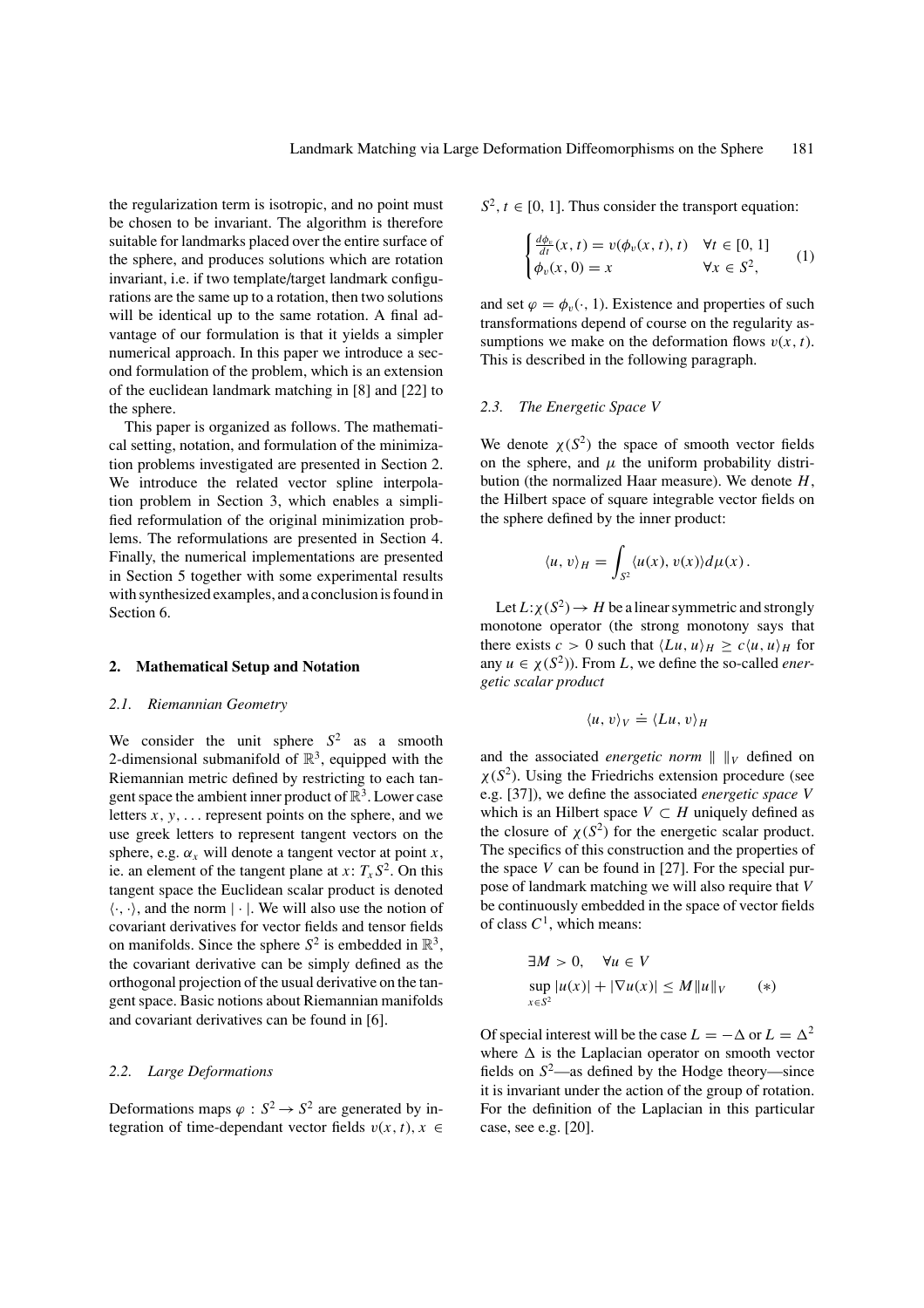# 182 *Glaunes, Vaillant and Miller `*

The time-dependent vector fields  $v(x, t)$  considered herein will be supposed to belong to  $L^2([0, 1], V)$  i.e. they satisfy  $E(u) \doteq \int_0^1 ||v(\cdot, t)||_V^2 dt < \infty$ . This quantity will be called energy of  $v(x, t)$ . Actually the set A of deformation maps generated through (1) by such velocity fields can be proven to be a group, equipped with a right invariant weak structure of infinite dimensional manifold whose tangent space at *Id* is  $(V, \|\cdot\|_V)$ . In this setting, a geodesic distance *d* on A is defined, and satisfies

$$
d(Id, \varphi)^2 = \inf_v \{ E(v), \phi_v(\cdot, 1) = \varphi \}.
$$

Again, see [27, 29] for details of this theory.

### *2.4. Formulation of the Minimization Problems*

We now state formally the two problems investigated. *Exact landmark matching* refers to the case in which the spatial position of the landmarks can be identified accurately, while *inexact landmark matching* accounts for the spatial variability in identifying the landmarks, which is assumed to be gaussian with diagonal covariance  $\sigma Id$ . For the inexact matching case, we present two formulations. The first formulation is the most natural, as it simply includes as a term of the functional the amount of error in identifying the landmarks (sum of distances between the targets and the postion of the landmarks at the end of the flow). The second formulation is actually a generalization of the exact matching case, as will be explained in the following.



*The landmark matching problem*

*Exact Landmark Matching Problem.* Let *x*1,..., *xn* (the initial landmarks) and  $y_1, \ldots, y_n$  (the target landmarks) be distinct points on  $S^2$ . The exact landmark matching problem on the sphere consists of finding a time-dependant vector field  $v(x, t)$  in  $L^2([0, 1], V)$ such that

$$
\text{(LM)} \qquad \int_0^1 \|v(\cdot, t)\|_V^2 dt \qquad \text{is minimal subject to} \\ \phi_v(x_i, 1) = y_i \quad \text{for all} \quad i \in \{1, \dots, n\} \, .
$$

The optimal diffeomorphism then is given by  $\varphi =$  $\phi_v(\cdot, 1)$ .

We recall that  $\phi_v(x, t)$  denotes the solution to the transport equation (1). Hence this problem corresponds to finding a diffeomorphism  $\varphi$  in the group A which match the landmarks and minimizes the geodesic distance  $d(Id, \varphi)$ . Therefore this distance can also be seen as a distance between the two sets of landmarks (this will be more explicit in Section 4.1).

*Inexact Landmark Matching Problem, First Formulation.* Suppose  $\sigma > 0$  Given *n* distinct landmarks  $(x<sub>i</sub>)$  and their targets  $(y<sub>i</sub>)$  as previously, find a timedependent vector field  $v(x, t)$  such that

(ILM1) 
$$
\int_0^1 \|v(\cdot,t)\|_V^2 dt + \frac{1}{\sigma^2} \sum_{i=1}^n \psi(\phi_v(x_i, 1), y_i)^2
$$
  
is minimal,

where  $\psi$  is the geodesic distance on  $S^2$ , i.e. the angle between two points on  $S^2$ . The optimal diffeomorphism then is given by  $\varphi = \phi_v(\cdot, 1)$ .

*Inexact Landmark Matching Problem, Second Formulation.* Suppose  $\sigma > 0$ . Given *n* distinct landmarks  $(x<sub>i</sub>)$  and their targets  $(y<sub>i</sub>)$  as previously, find a timedependent vector field  $v(x, t)$  and trajectories  $x_i(t)$  on the sphere, such that

(ILM2) 
$$
\int_0^1 \|v(t)\|_V^2 dt + \frac{1}{\sigma^2} \sum_{i=1}^n \int_0^1 |\dot{x}_i(t) - v(x_i, t)|^2 dt
$$
 is minimal  
subject to  $x_i(0) = x_i$  and  $x_i(1) = y_i$   
for all  $i \in \{1, ..., n\}$ ,

where  $\dot{x}_i(t) = \frac{dx_i}{dt}(t)$ . The optimal diffeomorphism then is given by  $\varphi = \phi_v(\cdot, 1)$ .

At the heart of each of these landmark matching problems, and the key to their simplification, is a simple minimum norm problem which is equivalent to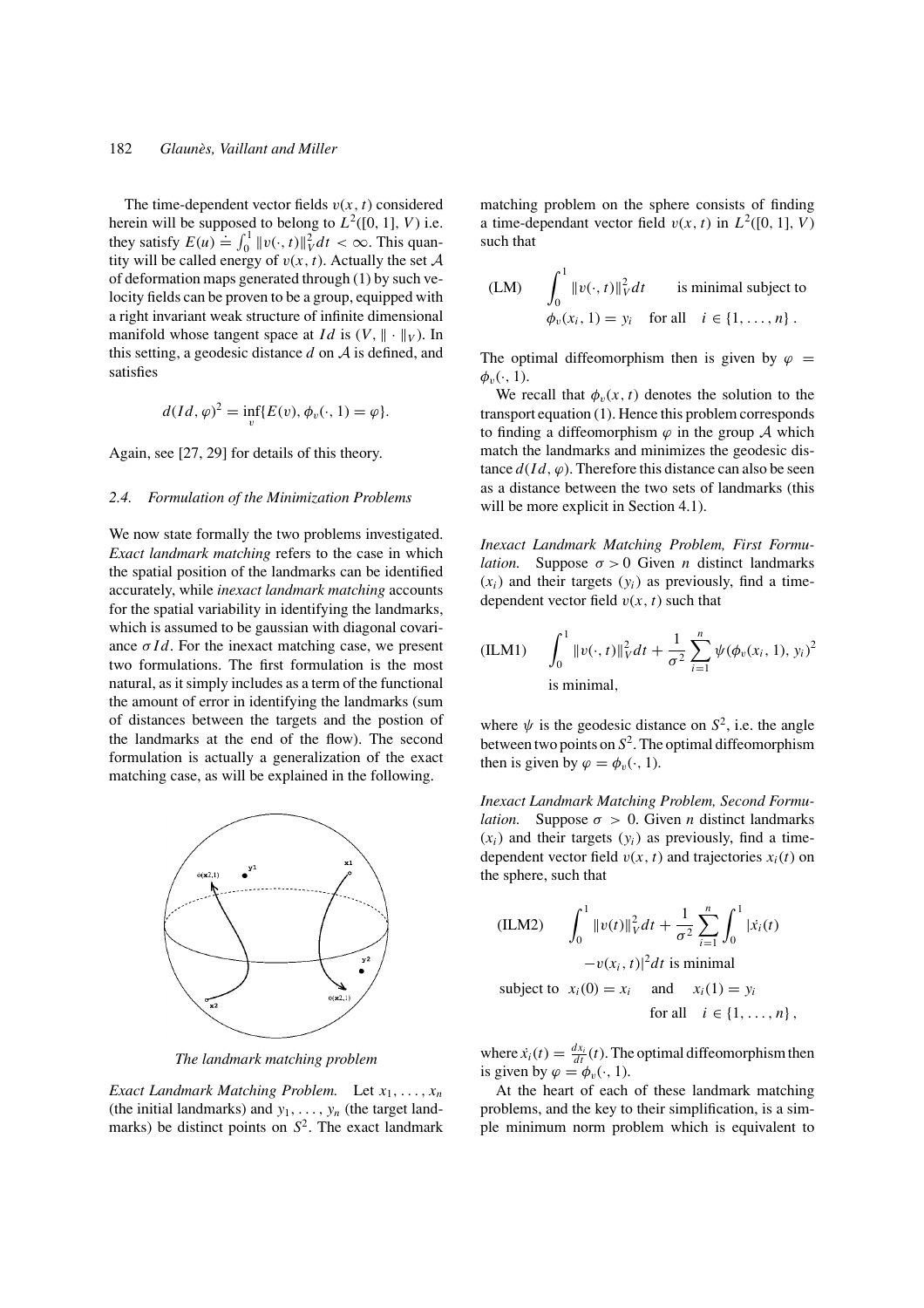a generalization of the well known spline interpolation problem [34]. Thus, we present the related vector spline interpolation problem and its solution in the next section.

# **3. Vector Spline Interpolation**

Bookstein ([5], see also [2]) introduced a spline interpolation method for solving the landmark matching problem in the euclidean case, inspired by methods in approximation theory called Radial Basis Functions or variational splines [25]. These methods model the deformation map between the landmarks and their targets by a vector field v such that  $y_i = x_i + v(x_i)$ , this vector field being a sum of spline vector fields centered at each point  $x_i$ . This spline interpolation problem led to a simple linear system. In the case of the sphere this method alone cannot solve the landmark matching problem, but it can be seen as an infinitesimal version of it, providing a method for the interpolation of vector fields on *S*2, and used as first step in the building of our deformation maps. The theory of Radial Basis Functions has been widely studied, even in the general case of manifolds (see [14], [24] and [4] for results on the sphere) but apparently only for functional approximation. On the other hand, flow interpolation has numerous applications in fluid dynamics (see e.g. [1] for meteorological issues).

### *3.1. Problem Statement*

The spline problem states as follows:

*Vector Spline Interpolation Problem.* Given *n* distinct landmarks  $x_i$  on the sphere, and associated tangent vectors  $\gamma_i \in T_{x_i} S^2$ , find  $v \in V$  such that

(VSI) 
$$
||v||_V
$$
 is minimal subject to  $v(x_i) = \gamma_i$   
 $\forall i \in \{1, ..., n\}.$ 

As in the previous section, we have an inexact statement of this problem.

*Inexact Vector Spline Interpolation Problem.* Given  $n$  landmarks  $x_i$  on the sphere, and associated tangent vectors  $\gamma_i \in T_x S^2$ , find  $v \in V$  such that

(IVSI) 
$$
J(v) = ||v||_V^2 + \frac{1}{\sigma^2} \sum_{i=1}^n |v(x_i) - \gamma_i|^2
$$
is minimal

is minimal.

# *3.2. The Reproducing Kernel*

*Notation.* In the following we will consider the *n* landmarks as an element of the product manifold  $(S^2)^n$ and write  $\mathbf{x} = (x_1, \dots, x_n) \in (S^2)^n$ . A tangent vector at **x** will be denoted  $\alpha = (\alpha_1, \dots, \alpha_n) \in T_{\mathbf{x}}(S^2)^n$  and  $\langle \cdot, \cdot \rangle$  will also denote the scalar product on  $T_{\mathbf{x}}(S^2)^n$ :

$$
\langle \alpha, \beta \rangle = \sum_{i=1}^n \langle \alpha_i, \beta_i \rangle.
$$

From assumption (\*) made on the energetic space *V*, it directly follows that *V* is a reproducing kernel Hilbert space: for each point  $x \in S^2$ , and each tangent vector  $\alpha_x \in T_x S^2$  the linear form  $\delta_x^{\alpha_x} : v \mapsto \langle v(x), \alpha_x \rangle$ is continuous on *V*. Then by the Riesz representation property, there exists  $\hat{\delta}_x^{\alpha_x} \in V$  such that

$$
\left\langle \hat{\delta}_x^{\alpha_x}, v \right\rangle_V = \left\langle v(x), \alpha_x \right\rangle \qquad \forall v \in V
$$

*Definition.* (a) We call *K*, the *reproducing kernel*, which associates to every *x*,  $y \in S^2$  the linear operator acting on the tangent spaces  $K(x, y) : T_x S^2 \to T_y S^2$ and defined by the formula

$$
K(x, y)\alpha_x \doteq \hat{\delta}_x^{\alpha_x}(y).
$$

(b) For  $\mathbf{x} = (x_1, \dots, x_n) \in (S^2)^n$  we denote  $K(\mathbf{x})$ the linear endomorphism of  $T_{\mathbf{x}}(S^2)^n$  defined by:

$$
K(\mathbf{x})\alpha \doteq \left(\sum_{i=1}^n K(x_i,x_1)\alpha_i,\ldots,\sum_{i=1}^n K(x_i,x_n)\alpha_i\right).
$$

We denote also  $K_{\sigma}(\mathbf{x}) = K(\mathbf{x}) + \sigma^2 I$  for every  $\sigma > 0$ , where *I* is the identity map of  $T_x(S^2)^n$ .

The linearity of  $K(x, y)$ , i.e. linearity of  $\hat{\delta}_x^{\alpha_x}$  with respect to  $\alpha_x \in T_x S^2$ , follows from the linearity of the inner product.

Now the following result gives us the solution to (VSI) and (IVSI) problems.

**Proposition 1.** (a) *The solution to (*VSI*) is unique and given by*

$$
v_{opt} \doteq \hat{\delta}_{\mathbf{x}}^{\alpha} \doteq \sum_{i=1}^{n} \hat{\delta}_{x_i}^{\alpha_i} = \sum_{i=1}^{n} K(x_i, \cdot) \alpha_i
$$

*where the*  $\alpha_i \in T_{x_i} S^2$  *are solutions to the* 2*ndimensional linear system K*(**x**)*α* = *γ*, *or more*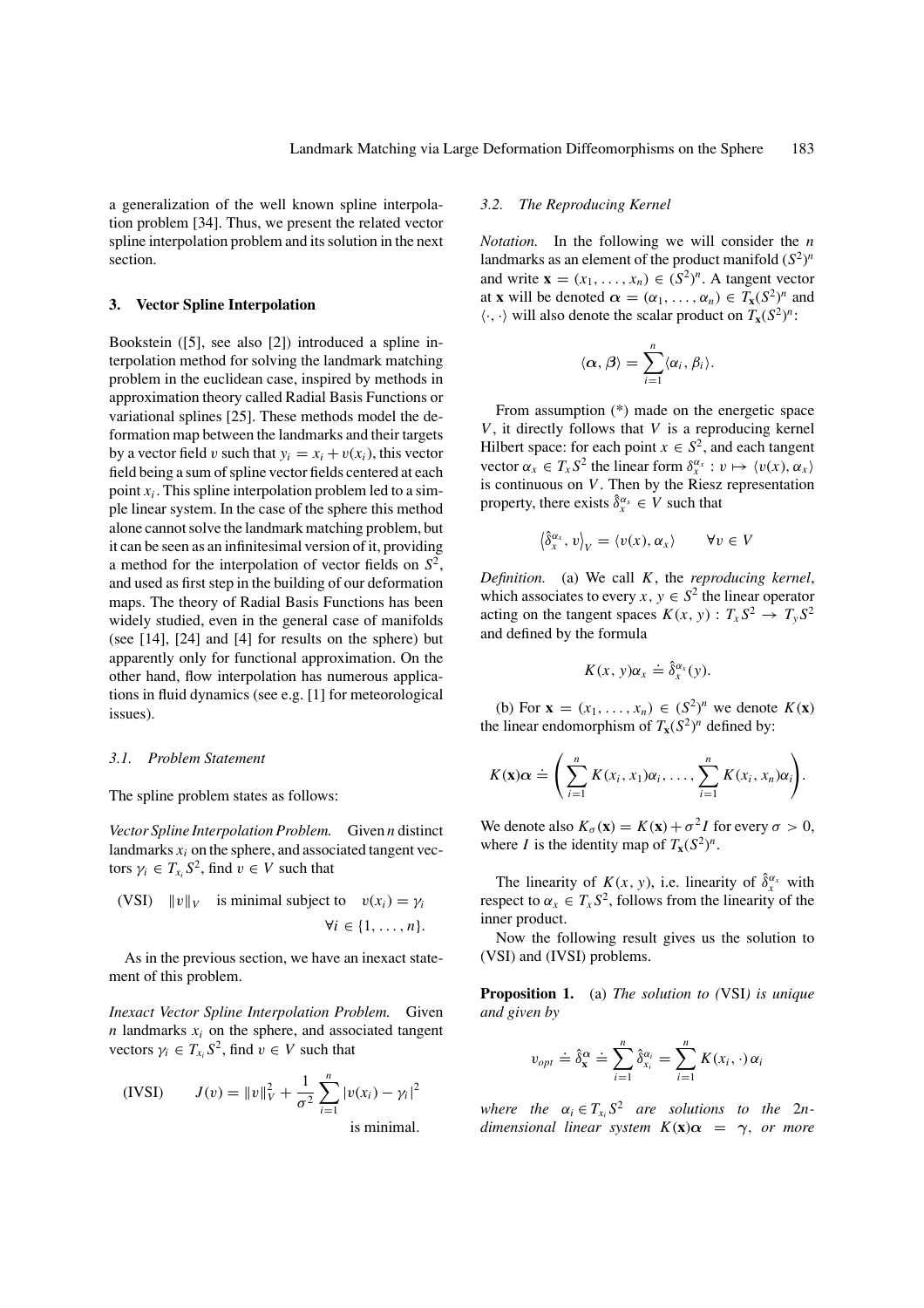*explicitely*:

$$
\sum_{j=1}^n K(x_j, x_i) \alpha_j = \gamma_i \qquad \forall i \in \{1, \ldots, n\}.
$$

*Moreover*,  $J(v_{opt}) = ||v_{opt}||_V^2 = \sum_{i=1}^n \langle \alpha_i, \gamma_i \rangle$ . (b) *For every*  $\sigma > 0$ *, the solution to (IVSI) is unique and given by*

$$
v_{opt} \doteq \hat{\delta}_{\mathbf{x}}^{\alpha} \doteq \sum_{i=1}^{n} \hat{\delta}_{x_i}^{\alpha_i}
$$

*where the*  $\alpha_i$  *are solutions to*  $K(\mathbf{x})\alpha + \sigma^2\alpha = \gamma$  *i.e.* 

$$
\sum_{j=1}^n K(x_j, x_i) \alpha_j + \sigma^2 \alpha_i = \gamma_i \qquad \forall i \in \{1, \ldots, n\}.
$$

*Moreover*,  $J(v_{opt}) = \sum_{i=1}^{n} \langle \alpha_i, \gamma_i \rangle$ .

So, we may write the solution to both spline interpolation problems as  $K_{\sigma}(\mathbf{x})\alpha = \gamma$  with  $J(v_{\text{opt}}) =$  $\langle \gamma, K_{\sigma}(\mathbf{x})^{-1} \gamma \rangle$ , where  $\sigma = 0$  for the exact matching case.

It is evident from this expression that the solution depends on *L* only through *K*. Therefore, if the reproducing kernel is known, then explicit knowledge of the operator *L* is not needed. In fact, instead of chosing an operator *L* to define the space *V*, we could choose a specific operator  $K(x, y)$  with the appropriate properties as a starting point and deduce the operator *L* from it.

**Proof of Proposition 1:** (a) For any  $\beta \in T_{\mathbf{x}} S^2$ , let us define  $V_{\beta} = \{v \in V : v(x_i) = \beta_i, i = 1, ..., n\}.$ In particular the space of admissible vector fields is  $V_{\gamma}$ . Note that  $V_{\beta}$  is non empty since the landmarks are distinct and  $\chi(S^2)$  is included in *V*. Moreover, if  $v_\beta \in$  $V_\beta$  then  $V_\beta = v_\beta + V_0$ , i.e.  $V_\beta$  is an affine subspace, namely a translation of  $V_0$ . Now consider the subspace  $D = \{v \in V : v = \sum_{i=1}^{n} \hat{\delta}_{x_i}^{a_i}, \alpha_i \in T_{x_i} S^2\}$ . In fact, the orthogonal complement of *D*, written  $D^{\perp}$  is exactly *V*<sub>0</sub>, for if  $u = \sum_{i=1}^{n} \hat{\delta}_{x_i}^{a_i}$  and  $v \in V_0$ , we have

$$
\langle u, v \rangle_V = \sum_{i=1}^n \langle \hat{\delta}_{x_i}^{\alpha_i}, v \rangle_V = \sum_{i=1}^n \langle v(x_i), \alpha_i \rangle = 0,
$$

and if  $v \notin V_0$  then clearly we may choose a  $u \in D$ such that  $\langle u, v \rangle_V \neq 0$ . Thus,  $V_0$  is closed, and since  $V_{\gamma}$  is a translation of  $V_{0}$ , the solution  $v_{opt}$  exists, is unique, and is orthogonal to  $V_0 = D^{\perp}$  by the projection theorem. But, since *D* is finite dimensional, it is closed and it follows that  $V_0^{\perp} = D^{\perp \perp} = D$ . Therefore, the solution is of the asserted form, and since the linear constraints must be satisfied, the solution can be found by simply solving the linear system  $K(\mathbf{x})\alpha = \gamma$  for  $\alpha$ . Finally,

$$
J(v_{opt}) = ||v_{opt}||_V^2 = \sum_{i=1}^n \langle \hat{\delta}_{x_i}^{\alpha_i}, v_{opt} \rangle_V = \sum_{i=1}^n \langle v(x_i), \alpha_i \rangle
$$
  
= 
$$
\sum_{i=1}^n \langle \gamma_i, \alpha_i \rangle = \langle \gamma, \alpha \rangle.
$$

(b) Note that on each  $V_\beta$ , the second term of the functional *J*(*v*) is constant and equal to  $\frac{1}{\sigma^2} \sum_{i=1}^n |\beta_i - \gamma_i|^2$ . Thus, the functional is minimal when  $||v||_V^2$  is minimal. This proves that a solution to the inexact problem necessarily belongs to *D*. On this subspace, we can rewrite  $J(v)$  as a quadratic function of the variables  $\alpha_i$ , where  $v=\sum_{i=1}^n \hat{\delta}^{\alpha_i}_{x_i}$ :

$$
J(v) = ||v||_V^2 + \frac{1}{\sigma^2} \sum_{i=1}^n |v(x_i) - \gamma_i|^2
$$
  
\n
$$
= \sum_{i=1}^n \langle \hat{\delta}_{x_i}^{\alpha_i}, v \rangle_V + \frac{1}{\sigma^2} \sum_{i=1}^n |\gamma_i - v(x_i)|^2
$$
  
\n
$$
= \sum_{i=1}^n \langle \alpha_i, v(x_i) \rangle + \frac{1}{\sigma^2} \sum_{i=1}^n |\gamma_i - v(x_i)|^2
$$
  
\n
$$
= \langle \alpha, K(\mathbf{x})\alpha \rangle + \frac{1}{\sigma^2} |\gamma - K(\mathbf{x})\alpha|^2
$$
  
\n
$$
= \langle \alpha, K(\mathbf{x})\alpha \rangle + \frac{1}{\sigma^2} (|\gamma|^2 + |K(\mathbf{x})\alpha|^2
$$
  
\n
$$
-2\langle \gamma, K(\mathbf{x})\alpha \rangle).
$$

Hence  $J(v)$  has a unique minimum on  $D$ , which we obtain by computing its gradient as a function of  $\alpha$ . Using the symmetry of  $K(\mathbf{x})$  we have

$$
\nabla J(v) = 2\left(K(\mathbf{x})\alpha + \frac{1}{\sigma^2}K(\mathbf{x})^2\alpha - \frac{1}{\sigma^2}K(\mathbf{x})\gamma\right)
$$

$$
= 2K(\mathbf{x})\left(\alpha + \frac{1}{\sigma^2}K(\mathbf{x})\alpha - \frac{1}{\sigma^2}\gamma\right).
$$

Finally, we find that this gradient vanishes if and only if  $\sigma^2 \alpha + K(\mathbf{x})\alpha = \gamma$ , or more explicitely

$$
\sigma^2 \alpha_j + \sum_{i=1}^n K(x_i, x_j) \alpha_i = \gamma_j \quad \text{ for all } i = 1, \dots, n.
$$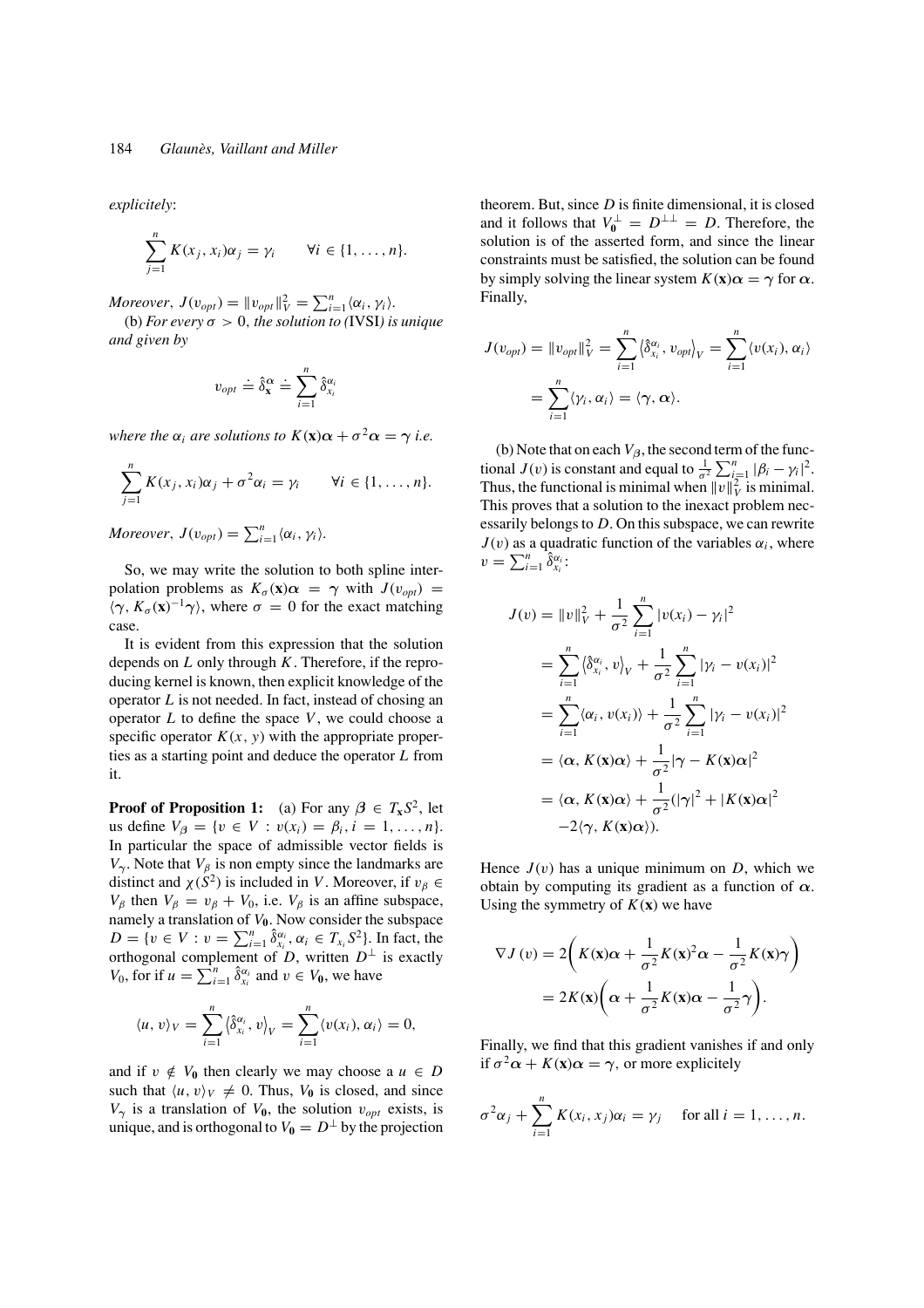So the solution is given by solving the linear system  $K_{\sigma}(\mathbf{x})\alpha = K(\mathbf{x})\alpha + \sigma^2\alpha$ . Furthermore, we have

$$
J(v_{opt}) = \langle \alpha, K(\mathbf{x})\alpha \rangle + \frac{1}{\sigma^2} |\gamma - K(\mathbf{x})\alpha|^2
$$
  
=  $\langle \alpha, K(\mathbf{x})\alpha \rangle + \sigma^2 |\alpha|^2 = \langle \alpha, K_{\sigma}(\mathbf{x})\alpha \rangle$ ,

hence  $J(v_{opt}) = \langle \alpha, \gamma \rangle$  $\Box$ 

# **4. Landmark Matching via Large Deformations**

#### *4.1. Reformulation of the Minimization Problems*

We now return to the landmark matching problems as they were stated at the beginning of the paper. We reformulate the minimization equations, taking advantage of the spline interpolation theory of the previous section. The idea is to notice that in the three stated problems, the matching conditions only involve the vector fields  $v(x, t)$  along specific paths: the images  $\phi_v(x_i, t)$  for (LM) and (ILM1), and the trajectories *xi*(*t*) for (ILM2). In order to use a unified notation we will denote these specific paths in the three cases by  $x_i(t)$ .

- (LM) *and* (ILM1) *problems*: In these cases we have  $\dot{x}_i(t) = v(x_i(t), t)$ , thus for fixed trajectories  $x_i(t)$  the energy of  $v(x, t)$  is minimal if at each time *t*,  $v(\cdot, t)$ is the solution to (VSI) with  $\gamma_i = \dot{x}_i(t)$ .
- (ILM2) *problem*: For fixed trajectories  $x_i(t)$  the (ILM2) functional is minimal if at each time  $t$ ,  $v(\cdot, t)$ is the solution to (IVSI) with  $\gamma_i = \dot{x}_i(t)$ .

These remarks lead us to reformulate the landmark matching problems as minimization problems expressed with respect to these trajectories instead of the velocity fields.

*Exact Landmark Matching Problem.* Given *n* distinct landmarks  $(x_i)$  and their targets  $(y_i)$  find trajectories  $\mathbf{x}(t) = (x_i(t))$  on the sphere such that

$$
J(\mathbf{x}) = \int_0^1 \langle \dot{\mathbf{x}}(t), K(\mathbf{x}(t))^{-1} \dot{\mathbf{x}}(t) \rangle dt
$$
  
is minimal subject to  $x_i(0) = x_i$ ,  
and  $x_i(1) = y_i \quad \forall i$ .

In other words, find a *minimizing geodesic* between  $(x_i)$  and  $(y_i)$  on the manifold  $(S^2)^n$  equipped with the metric tensor  $K^{-1}$ .

*Inexact Landmark Matching Problem, First Formulation.* Suppose  $\sigma > 0$ . Given *n* distinct landmarks  $x_i$ and their targets  $y_i$ , find trajectories  $x_i(t)$  such that

$$
J(\mathbf{x}) = \int_0^1 \langle \dot{\mathbf{x}}(t), K(\mathbf{x}(t))^{-1} \dot{\mathbf{x}}(t) \rangle dt
$$
  
+  $\frac{1}{\sigma^2} \sum_{i=1}^n \psi(x_i(1), y_i)^2$  is minimal subject to  
 $x_i(0) = x_i \quad \forall i.$ 

*Inexact Landmark Matching Problem, Second Formulation.* Suppose  $\sigma > 0$ . Given *n* distinct landmarks  $x_i$  and their targets  $y_i$ , find trajectories  $x_i(t)$  such that

$$
J(\mathbf{x}) = \int_0^1 \langle \dot{\mathbf{x}}(t), K_{\sigma}(\mathbf{x}(t))^{-1} \dot{\mathbf{x}}(t) \rangle dt \quad \text{is minimal}
$$
  
subject to  $x_i(0) = x_i$  and  $x_i(1) = y_i$   $\forall i$ .

In other words, find a *minimizing geodesic* between  $(x_i)$  and  $(y_i)$  on the manifold  $(S^2)^n$  equipped with the metric tensor  $K_{\sigma}^{-1}$ .

In each case, the optimal diffeomorphism is given by  $\varphi = \phi_v(\cdot, 1)$  with  $v(x, t) = \sum_{i=1}^n K(x_i(t), x) \alpha_i(t)$ and  $\alpha(t) = K(\mathbf{x}(t))^{-1}\dot{\mathbf{x}}(t)$ .

Thus we are led to perform a minimization with respect to the variables  $x_i(t)$  instead of the vector fields,  $v(x, t)$ , over the entire space. We also remark that the exact matching problem becomes a particular case of (ILM2) with  $\sigma = 0$ . This justifies a posteriori the introduction of (ILM2). These two formulations ((LM) and (ILM2)) provide the definition of a true metric between sets of landmarks on the sphere, given by the formula  $d((x_i), (y_i)) = \int_0^1 \sqrt{\langle \dot{\mathbf{x}}(t), K_\sigma(\mathbf{x}(t))^{-1} \dot{\mathbf{x}}(t) \rangle} dt$ at convergence. This is not the case for (ILM1). See [8], and Miller and Younes [22] for details.

#### *4.2. Variation of the Functional*

We now compute the variation of the functional *J* in each case.

# *4.2.1. First Formulation.* We have

$$
J(\mathbf{x}) = \int_0^1 \langle \dot{\mathbf{x}}(t), \alpha(t) \rangle dt + \frac{1}{\sigma^2} \sum_{i=1}^n \psi^2(y_i, x_i(1)).
$$

Let  $\eta(t)$  be a direction of variation of  $\mathbf{x}(t)$ , i.e. an element of  $T_{\mathbf{x}(t)}(S^2)^n$ , with the condition  $\eta(0) = 0$ .  $\nabla_{\eta}$ will denote for the covariant derivative in the direction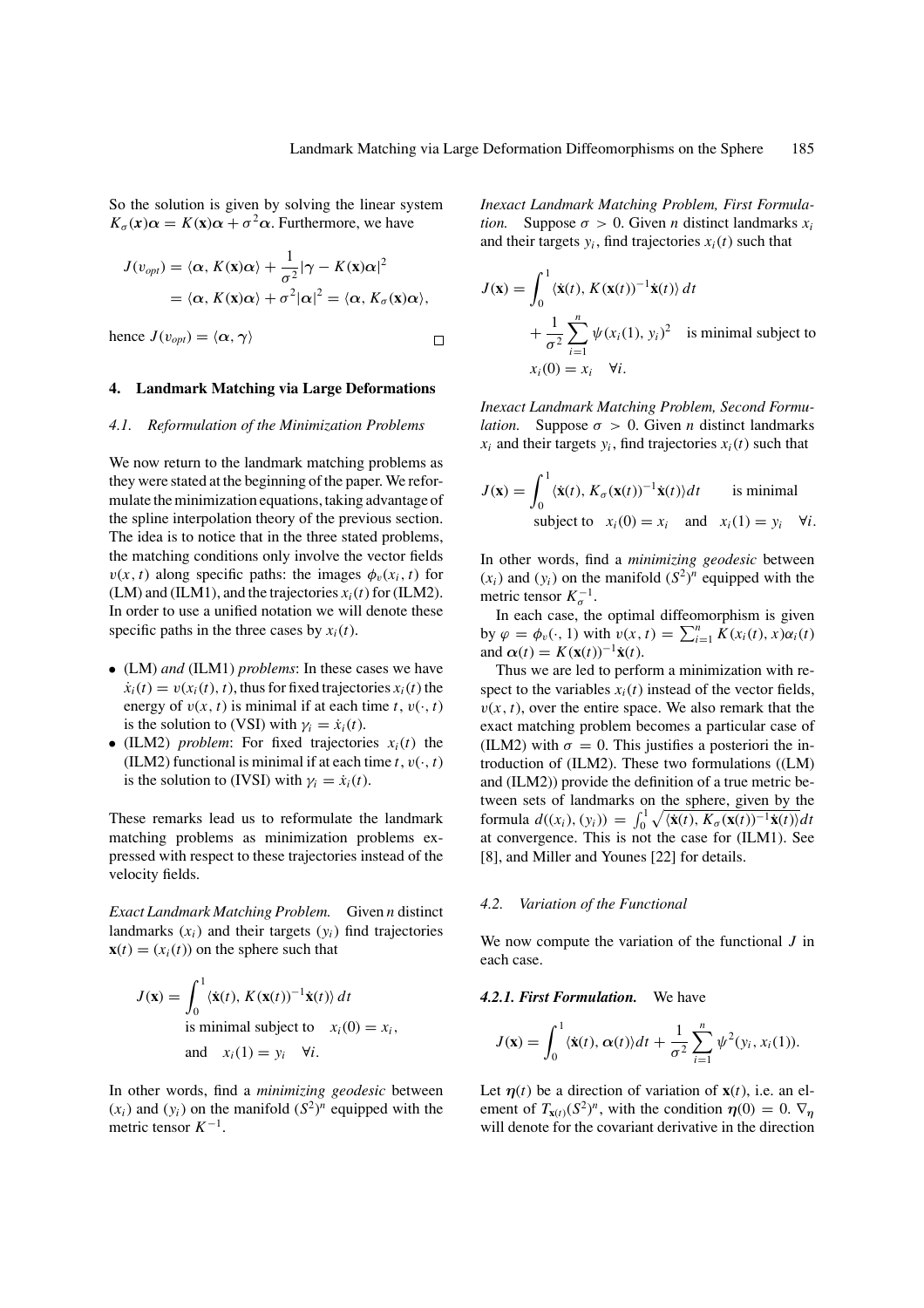# 186 *Glaunes, Vaillant and Miller `*

 $\eta(t)$ , and the dot notation applied to tangent vectors ( $\dot{\alpha}$ ,  $η$ ,...) refers to covariant derivatives in the direction  $\dot{\mathbf{x}} = \frac{\partial \mathbf{x}}{\partial t}$ . We consider a variation  $\mathbf{x}_r = (x_{r,1}, \dots, x_{r,n})$ of **x** such that  $\frac{\partial \mathbf{x}_r(t)}{\partial r}|_{r=0} = \eta(t)$ . Leaving out the variable *t*, we have, with derivatives taken at  $r = 0$ :

$$
J(\mathbf{x}_r) = \int_0^1 \langle \dot{\mathbf{x}}_r, K(\mathbf{x}_r)^{-1} \dot{\mathbf{x}}_r \rangle dt
$$
  
+ 
$$
\frac{1}{\sigma^2} \sum_{i=1}^n \psi^2(y_i, x_{r,i}(1)).
$$
  

$$
\frac{dJ(\mathbf{x}_r)}{dr} = \int_0^1 \frac{\partial \langle \dot{\mathbf{x}}_r, \alpha_r \rangle}{\partial r} dt + \frac{1}{\sigma^2} \sum_{i=1}^n \frac{d\psi^2(y_i, x_{r,i}(1))}{dr}.
$$

Now,

$$
\frac{\partial \langle \dot{\mathbf{x}}_r, \alpha_r \rangle}{\partial r} = \frac{\partial \langle \dot{\mathbf{x}}_r, K(\mathbf{x}_r)^{-1} \dot{\mathbf{x}}_r \rangle}{\partial r}
$$
  
\n
$$
= \langle \nabla_\eta \dot{\mathbf{x}}, K(\mathbf{x})^{-1} \dot{\mathbf{x}} \rangle + \langle \dot{\mathbf{x}}, \nabla_\eta \{ K(\mathbf{x})^{-1} \} \dot{\mathbf{x}} \rangle
$$
  
\n
$$
+ \langle \dot{\mathbf{x}}, K(\mathbf{x})^{-1} \nabla_\eta \dot{\mathbf{x}} \rangle
$$
  
\n
$$
= 2 \langle \dot{\eta}, K(\mathbf{x})^{-1} \dot{\mathbf{x}} \rangle + \langle \dot{\mathbf{x}}, \nabla_\eta \{ K(\mathbf{x})^{-1} \} \dot{\mathbf{x}} \rangle
$$

because  $\nabla_{\eta} \dot{\mathbf{x}} = \nabla_{\dot{\mathbf{x}}} \eta = \dot{\eta}$  (covariant derivative) and  $K(\mathbf{x})^{-1}$  is symmetric. Therefore we have

$$
\frac{dJ(\mathbf{x}_r)}{dr} = A + B + C
$$

with

$$
A = 2 \int_0^1 \langle \alpha, \eta \rangle
$$
  
\n
$$
B = \int_0^1 \langle \dot{\mathbf{x}}, \nabla_{\eta} K(\mathbf{x})^{-1} \dot{\mathbf{x}} \rangle dt
$$
  
\n
$$
C = \frac{1}{\sigma^2} \sum_{i=1}^n \frac{d\psi^2(y_i, x_{r,n}(1))}{dr}.
$$

*Computation of A*. Since  $\eta(0) = 0$  and  $\eta(1) = 0$  we have

$$
A = 2\langle \alpha(1), \eta(1) \rangle - 2 \int_0^1 \langle \dot{\alpha}, \eta \rangle dt.
$$

*Computation of B.*

$$
B = -\int_0^1 \langle \dot{\mathbf{x}}, K(\mathbf{x})^{-1} \nabla_\eta K(\mathbf{x}) \alpha \rangle dt
$$
  
=  $-\int_0^1 \langle K(\mathbf{x})^{-1} \dot{\mathbf{x}}, \nabla_\eta K(\mathbf{x}) \alpha \rangle dt$   
=  $-\int_0^1 \langle \alpha, \nabla_\eta K(\mathbf{x}) \alpha \rangle dt.$ 

Thus we have to compute  $\nabla_{\eta} K(\mathbf{x})$ , covariant derivative of the operator  $K(\mathbf{x})$ .  $K(\mathbf{x})$  is a linear operator in  $T_{x_1} S^2 \times \cdots \times T_{x_n} S^2$ . If  $\pi_i^{\mathbf{x}}$  is the *i*th canonical projection

$$
\pi_i^{\mathbf{x}}: T_{x_1} S^2 \times \cdots \times T_{x_n} S^2 \to T_{x_i} S^2,
$$

we can write, directly from the definition of  $K(\mathbf{x})$ :

$$
K(\mathbf{x})_i \doteq \pi_i^{\mathbf{x}} \circ K(\mathbf{x}) = \sum_{j=1}^n K_{ji}(\mathbf{x}) \circ \pi_j^{\mathbf{x}}
$$

with

$$
K_{ji}(\mathbf{x}) = K(x_j, x_i).
$$

Now,

$$
\nabla_{\eta} K(\mathbf{x})_i = \sum_{j=1}^n \nabla_{\eta} K_{ji}(\mathbf{x}) \circ \pi_j^{\mathbf{x}}
$$

$$
\nabla_{\eta} K_{ji} = \nabla_{\eta_j} K_{ji} + \nabla_{\eta_i} K_{ji}
$$

The computation of the derivatives of the reproducing kernel are given in annex B. Eventually we get

$$
B = \int_0^1 \sum_{i=1}^n \langle \eta_i, \beta_i^{\mathbf{x}}(\alpha) \rangle dt
$$

with

$$
\beta_i^{\mathbf{x}}(\alpha) = 2 \Bigg( \sum_{j=1}^n k'(\psi_{ij}) \langle \alpha_i, T_{ji} \alpha_j \rangle e_{ij} + k(\psi_{ij})
$$

$$
\times \Bigg( \frac{\cos \psi_{ij} - 1}{\sin \psi_{ij}} \Bigg) \langle \alpha_i, T_{ji}^{\perp} \alpha_j \rangle f_{ij} \Bigg)
$$

where  $T_{ji} = T(x_j, x_i)$ ,  $\psi_{ij} = \psi(x_i, x_j)$  and  $(e_{ij}, f_{ij})$ is the mutual basis of  $(x_i, x_j)$ .

*Computation of C.*

$$
C = \frac{1}{\sigma^2} \sum_{i=1}^n \frac{d\psi^2(y_i, x_{r,n}(1))}{dr}
$$

Let  $(\cdot, \cdot)$  denote the usual dot product on  $\mathbb{R}^3$ . We have  $\psi(x, y) = Arccos(x, y)$ , hence

$$
C = -\frac{1}{\sigma^2} \sum_{i=1}^n \frac{2\psi(y_i, x_i(1))}{\sqrt{1 - (y_i, x_i(1))}} \langle \Pi_{x_i(1)}(y_i), \eta_i(1) \rangle
$$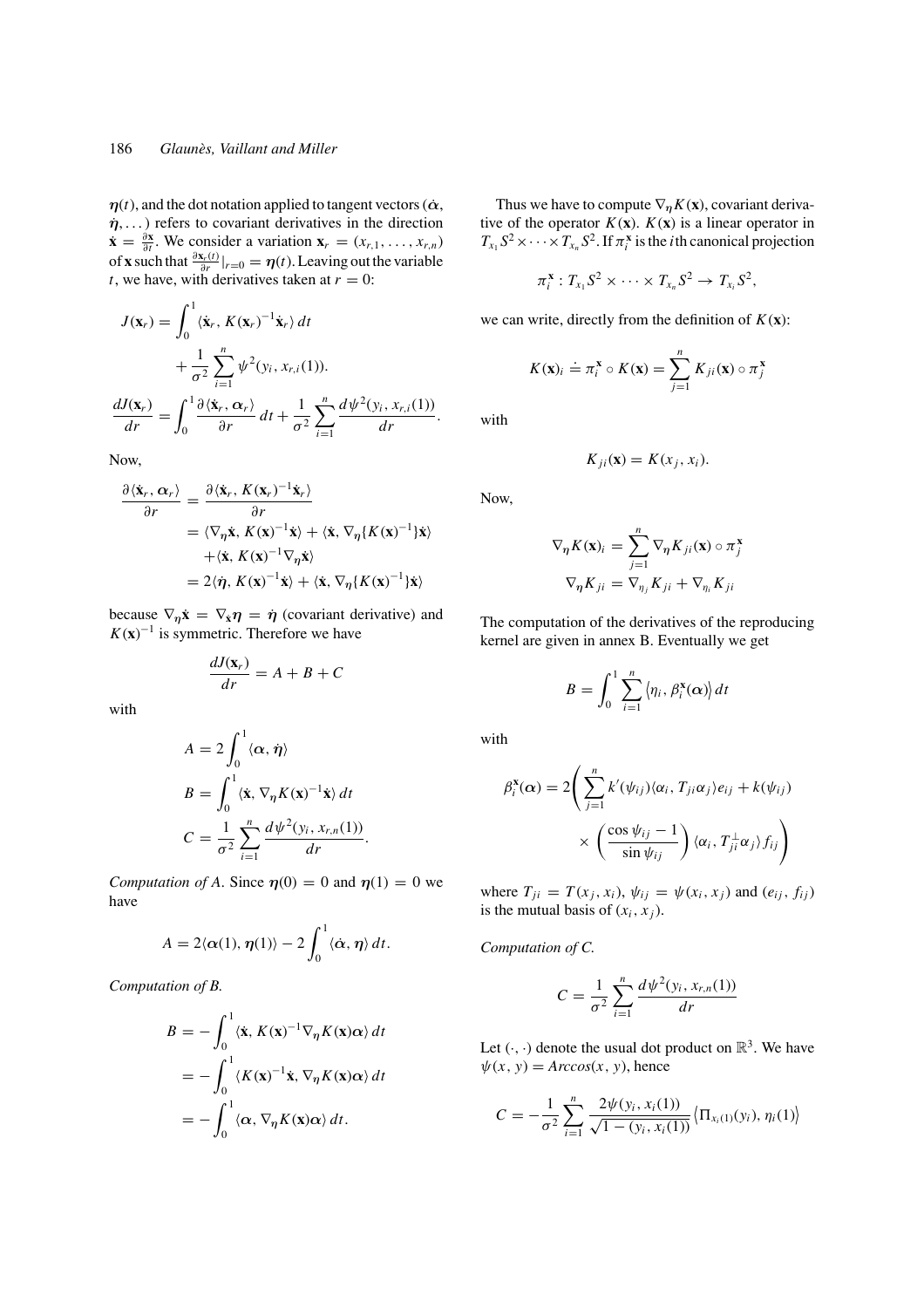where  $\Pi_{x_i(1)} y_i$  is the projection of  $y_i \in S^2 \subset \mathbb{R}^3$  on  $T_{x_i(1)}S^2 \subset \mathbb{R}^3$  the tangent space at  $x_i(1)$ .

*4.2.2. Second Formulation.* We include here the case of exact matching, which correspond to  $\sigma = 0$ . Here we consider variations  $\eta$  with two endpoint conditions  $\eta(0) = 0$  and  $\eta(1) = 0$ . The variation of the functional is

$$
\frac{dJ(\mathbf{x}_r)}{dr} = A + B
$$

with

$$
A = 2 \int_0^1 \langle \alpha, \dot{\eta} \rangle = -2 \int_0^1 \langle \dot{\alpha}, \eta \rangle dt,
$$

and

$$
B=-\int_0^1 \langle \alpha, \nabla_{\eta} K_{\sigma}(\mathbf{x}) \alpha \rangle dt.
$$

But since  $K_{\sigma}(\mathbf{x}) = K(\mathbf{x}) + \sigma^2 I$ , we have  $\nabla_n K_{\sigma}(\mathbf{x}) =$  $\nabla_n K(\mathbf{x})$ , and thus the previous formula holds for *B*:

$$
B=\int_0^1\sum_{i=1}^n\langle\eta_i,\beta_i^{\mathbf{x}}(\alpha)\rangle dt.
$$

### *4.3. Gradient of the Functional*

To write a gradient of *J* we must specify a scalar product on the space of infinitesimal deformations of the paths. Actually the expresion of the functional requires that the paths be of  $H^1$  regularity, and therefore we will choose:

$$
\langle \eta, \xi \rangle \doteq \int_0^1 \langle \dot{\eta}, \dot{\xi} \rangle \, dt.
$$

*4.3.1. First Formulation.* Here the infinitesimal variations  $\eta$  and  $\xi$  are such that  $\eta(0) = \xi(0) = 0$ . We have

$$
\langle \eta, \xi \rangle = \langle \dot{\eta}(1), \xi(1) \rangle - \int_0^1 \langle \dot{\eta}, \xi \rangle dt
$$
  
= 
$$
\sum_{i=1}^n \langle \dot{\eta}_i(1), \xi_i(1) \rangle - \int_0^1 \sum_{i=1}^n \langle \ddot{\eta}_i(t), \xi_i(t) \rangle dt.
$$

The *i*-th component of the gradient is then given by

$$
\ddot{\nabla} J(\mathbf{x})_i(t) = 2\dot{\alpha}_i(t) - \beta_i^{\mathbf{x}}(\alpha)
$$

with the two initial conditions

$$
\nabla J(\mathbf{x})_i(1) = -\frac{1}{\sigma^2} \frac{2\psi(y_i, x_i(1))}{\sqrt{1 - (y_i, x_i(1))}} \Pi_{x_i(1)}(y_i) + 2\alpha_i(1),
$$
  
\n
$$
\nabla J(\mathbf{x})_i(0) = 0.
$$

This gradient can be computed by numerical integration.

**4.3.2. Second Formulation.** Here we have  $\eta(0)$  =  $\mathcal{E}(0) = 0$  and  $\eta(1) = \mathcal{E}(1) = 0$ . We include the case of exact matching ( $\sigma = 0$ ).

$$
\langle \eta, \xi \rangle = -\int_0^1 \langle \dot{\eta}, \xi \rangle dt
$$
  
= 
$$
-\int_0^1 \sum_{i=1}^n \langle \ddot{\eta}_i(t), \xi_i(t) \rangle dt.
$$

Then

$$
\ddot{\nabla} J(\mathbf{x})_i(t) = 2\dot{\alpha}_i(t) - \beta_i^{\mathbf{x}}(\alpha)
$$

with the two initial conditions  $\nabla J(\mathbf{x})_i(0) = 0$  and  $\nabla J(\mathbf{x})_i(0) = 0.$ 

# **5. Implementation and Experiments**

### *5.1. Computation of the Vector Spline Interpolation*

We now turn to the problem of effective computation of the reproducing kernel and of the solution to (VSI) and (IVSI). We show that in the case of  $L = \Delta^2$  these computations are greatly simplified and reduce to applying parallel transport operators to the tangent vectors.

*5.1.1. Mutual Basis and Parallel Transport on the Sphere.* Given two points  $x, y \in S^2$  we define the basis ( $e_{xy}$ ,  $f_{xy}$ ) of tangent space  $T_xS^2$  and ( $e_{yx}$ ,  $f_{yx}$ ) of  $T_vS^2$  by the formulas:

$$
f_{xy} = \frac{x \wedge y}{\|x \wedge y\|}
$$

$$
e_{xy} = f_{xy} \wedge x
$$

and

$$
f_{yx} = \frac{y \wedge x}{\|y \wedge x\|} (= -f_{xy})
$$
  

$$
e_{yx} = f_{yx} \wedge y
$$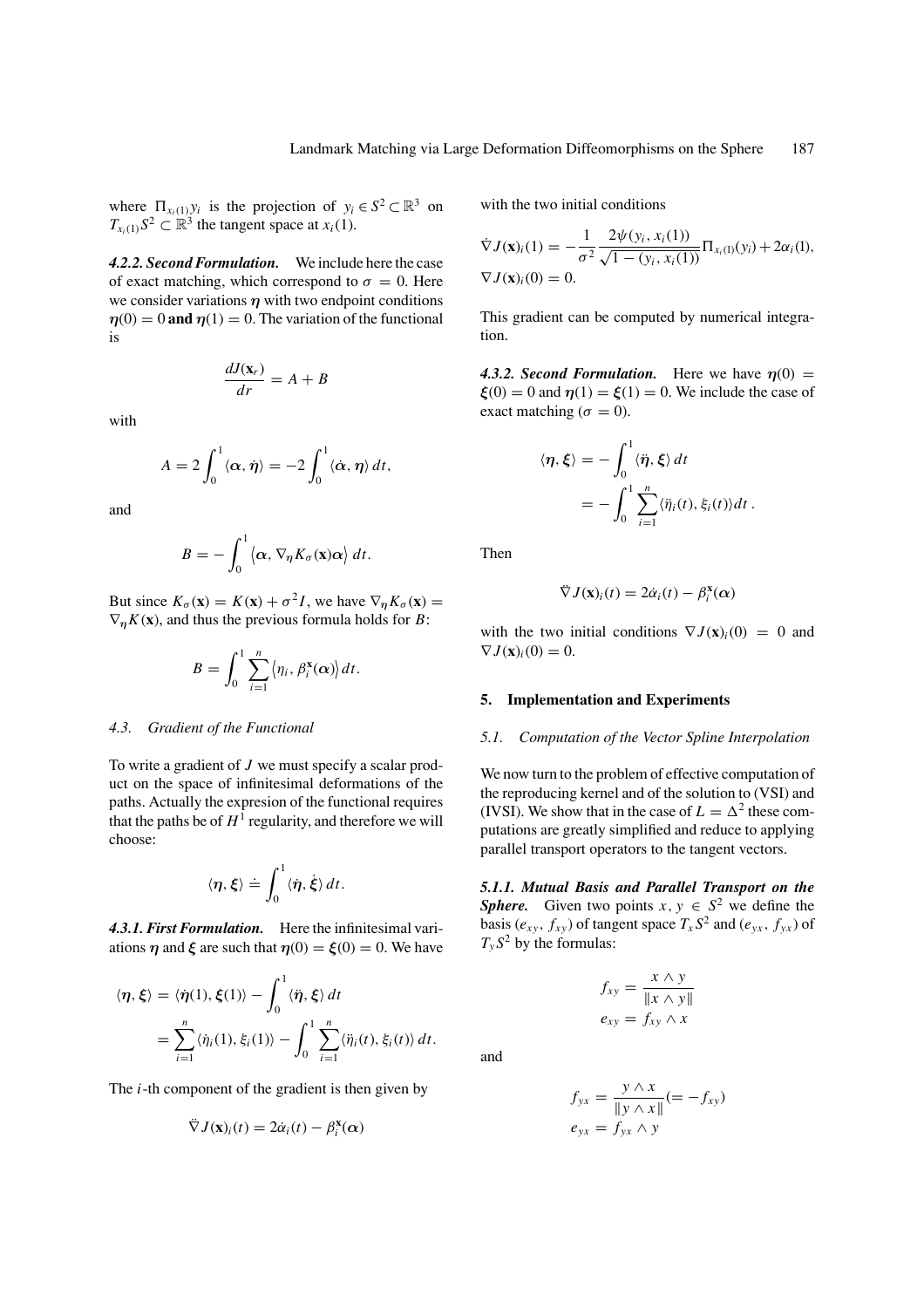

*Figure 1*. The mutual basis.

where ∧ denotes the vector cross-product (here points and vectors are considered as vectors in  $\mathbb{R}^3$ ). These basis can be refered to as *mutual basis* of the pair (*x*, *y*) (see Fig. 1). Note that they are not defined when  $y = x$ and when *y* is at the antipode of *x*.

Now define by  $T(x, y)$  the parallel transport<sup>1</sup> of tangent vectors on  $S^2$  along the great circle connecting *x* and *y*.  $T(x, y)$  is a linear operator from  $T_x S^2$  to  $T_y S^2$ . Its matrix expressed in the basis ( $e_{xy}$ ,  $f_{xy}$ ) and ( $e_{yx}$ ,  $f_{yx}$ )  $i$ s  $-Id$ .

5.1.2. Computation of  $K(x, y)$ . From assumptions made on *V*, we have that the injection  $V \hookrightarrow H$  is compact and that the map  $L^{-1}: H \to H$  is a compact, self-adjoint operator [37]. Hence  $L^{-1}$ , and thus also  $L$ , can be diagonalized in an Hilbertian basis of *L*<sup>2</sup> [7]. Now the reproducing kernel can be computed with the use of the following formula:

**Proposition 2.** *Let*  $\lambda_m$ , *m*  $\geq$  0 *be the eigenvalues of L*, *with Im the associated eigenspaces. We note*  $d_m = \dim(I_m)$  *and*  $E_{ml} \in I_m$  *for*  $1 \leq l \leq d_m$  *the orthonormalized eigenvectors for the L*<sup>2</sup> *scalar product. If x*, *y* are *points on*  $S^2$ ,  $\alpha_x \in T_xS^2$  *a tangent vector*, *then*

$$
K(x, y).\alpha_x = \sum_{m \geq 0} \frac{1}{\lambda_m} \sum_{l=1}^{d_m} \langle E_{ml}(x), \alpha_x \rangle E_{ml}(y).
$$

**Proof:** The vector field  $\delta_x^{\alpha_x} \in V \subset H$  can be decomposed in the basis  $(E_{ml})$  of  $H: \delta_x^{\alpha_x} = \sum_{m,l} \langle E_{ml}, \delta_x^{\alpha_x} \rangle_H$  $E_{ml}$ . Now  $\langle E_{ml}, \delta_x^{\alpha_x} \rangle_H = \frac{1}{\lambda_m} \langle LE_{ml}, \delta_x^{\alpha_x} \rangle_H = \frac{1}{\lambda_m} \langle E_{ml}, E_{ml} \rangle$  $\delta_{x}^{\alpha_{x}}\rangle_{V} = \frac{1}{\lambda_{m}}\langle E_{ml}(x), \alpha_{x}\rangle_{V}.$ 

Now we focus on the case  $L = \Delta^2$ . Again, note that  $\Delta$  is the laplacian operator defined on vector fields, which is not the usual scalar spherical laplacian applied to each spherical coordinate, as it would be in an euclidean setting. The eigenvectors for this operator are given by taking the gradients of the spherical harmonics (see [20]): we have, for  $m \geq 1$ ,

$$
\begin{cases}\n\lambda_m = m^2(m+1)^2 \\
E_{m1} = \frac{1}{\sqrt{m(m+1)}} \nabla Y_{ml} \\
E_{m12} = \frac{1}{\sqrt{m(m+1)}} (\nabla Y_{ml})^{\perp},\n\end{cases}
$$

where *Y<sub>ml</sub>* are the usual spherical harmonics and ⊥ denotes the  $\frac{\pi}{2}$ -rotation on  $T_x S^2$ .

**Proposition 3.** When  $L = \Delta^2$  the reproducing kernel *satisfies*

$$
K(x, y) = k(\psi(x, y))T(x, y)
$$

*where k*(ψ) *is a scalar valued function of the angle between two points on the sphere.*

**Proof:** The full computation is given in annex A. It provides an explicit formula for  $k(\psi)$ . This function is plotted on Fig. 3.  $\Box$ 

This expression for *K* is very convenient for numerical purpose since we only need to store the scalar function  $k$ . The operator  $T(x, y)$  can be computed easily once the mutual basis of  $(x, y)$  is defined.

Figures 2 and 4 show visual representations of the vector fields  $T(x, \cdot)\alpha_x$  and  $K(x, \cdot)\alpha_x$ . The vector  $\alpha_x$  is represented by the arrow.

The resulting shape of the kernel function  $k(\psi)$  is directly related to the initial choice of *V*. One can adjust this shape by changing the eigenvalues of the operator *L*, obtaining various types of deformation mappings.

*5.1.3. Numerical Solution to the Spline Interpolation.* The spline interpolation problem leads to a 2*n*dimensional linear system, as stated above. Writing the matrix of this linear system would require that we work coordinate frames on the sphere, e.g. the coordinate frames obtained by stereographic projection at north and south poles as in Bakircioglu et al. [3]. But as we have seen, the operator  $K(x, y)$  has a very simple expression and can be computed directly using cartesian coordinates. This fact has led us to choose a conjugate gradient algorithm to solve the linear system without computing its matrix, and enables us to use only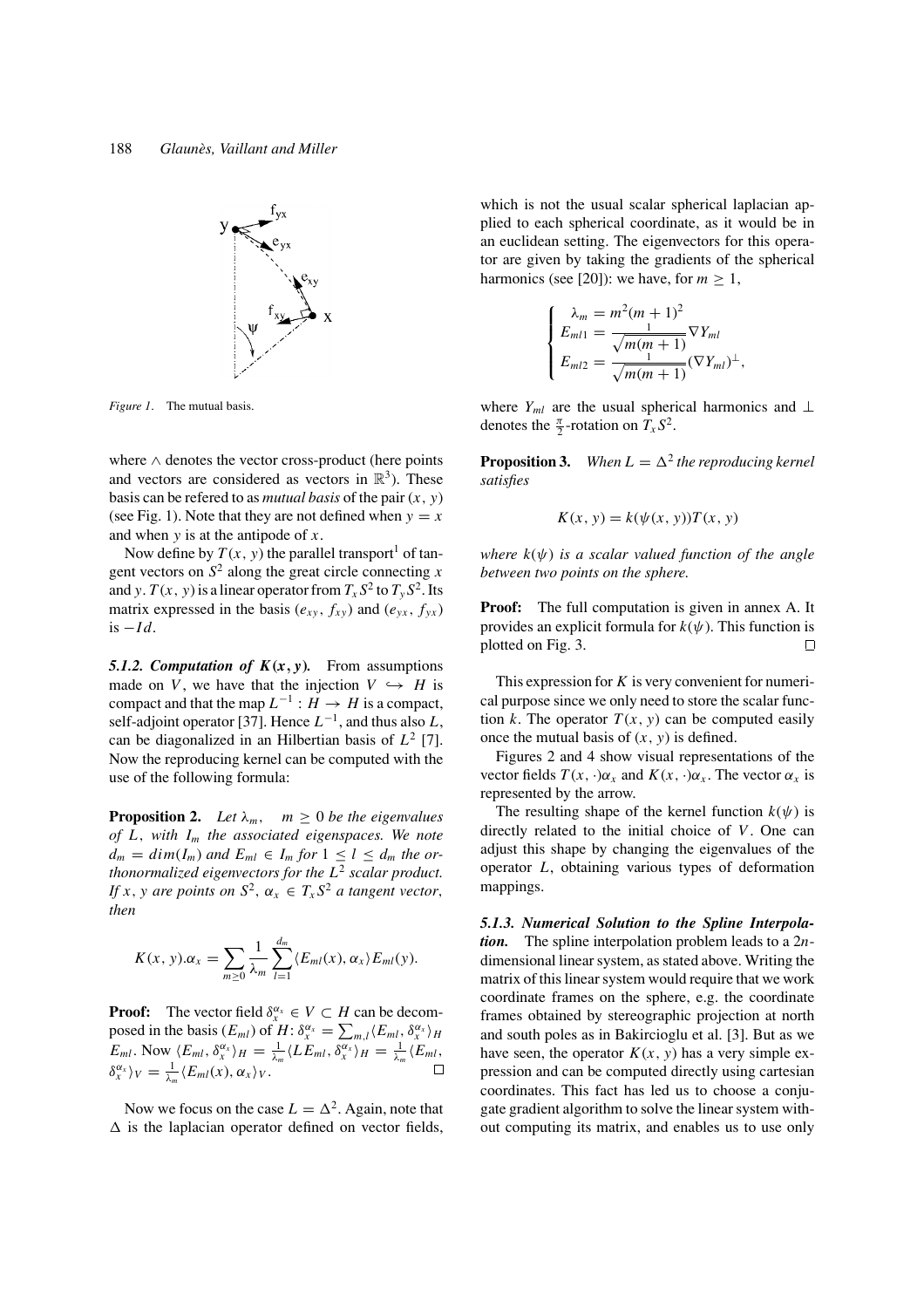

*Figure 2.* Parallel transport  $T(x, \cdot) \alpha_x$  of a vector  $\alpha_x$ . Front view and back view.



*Figure 3.* Graph of function  $k(\psi)$  for  $L = \Delta^2$ .

cartesian representation for both points and tangent vectors.

Figure 5 represents the solution to a spline interpolation problem with  $n = 4$ . The vectors  $\gamma_i$  are represented by the arrows.

# *5.2. Implementation of the Landmark Matching Problems*

Algorithms to solve (LM), (ILM1) and (ILM2) problems have been written in the C programming language. The method used to minimize the functional *J* is a simple gradient descent: at each iteration the trajectory **x** is replaced by  $\mathbf{x} - \lambda \nabla J$ , which is then projected on the sphere. The scalar coefficient  $\lambda$  is adaptively adjusted to ensure minimization of the functional.

The main steps of the algorithm are the following:

- Compute the mutual basis of the *n* landmarks  $x_{n,t}$ for each discrete time step  $t \in \{1, ..., T\}$ . These basis are the key elements for the computation of the reproducing kernel.
- For each time step *t*, compute the solution to the spline interpolation problem by solving the linear system  $K(\mathbf{x}_t)\alpha_t = \dot{\mathbf{x}}_t$ , where  $\dot{\mathbf{x}}_t$  is an appropriate discretisation of the time derivative of  $\mathbf{x}_t$ . This is done by a conjugate gradient algorithm. Again, the advantage of such a method is that it does not require



*Figure 4.* Computation of the vector field  $K(x, \cdot) \alpha_x$ . Front view and back view.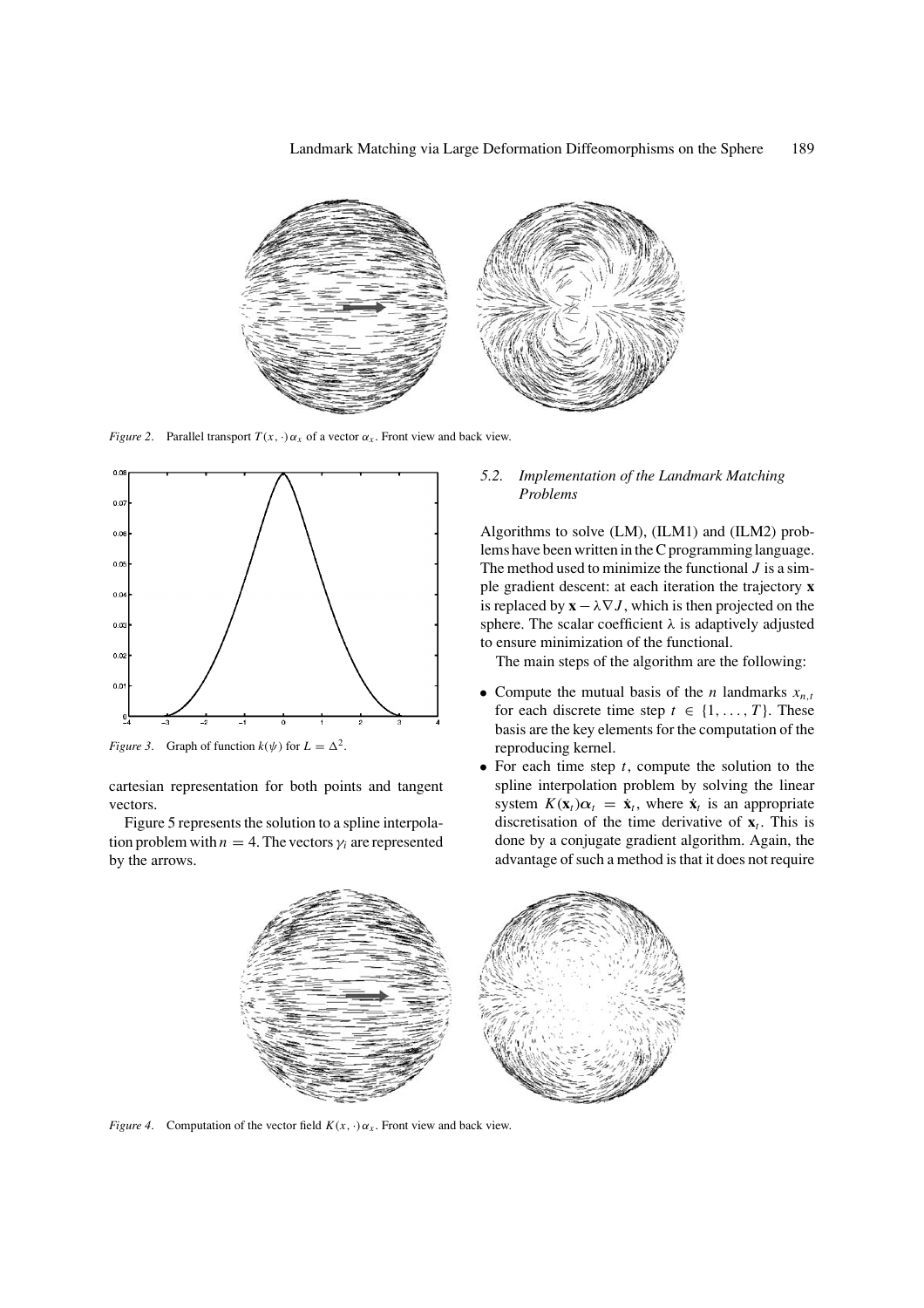

*Figure 5.* Solution to a spline interpolation problem with  $n = 4$ .

the explicit matrix form of  $K(\mathbf{x}_t)$ , which would require that we work with coordinate charts instead of cartesian coordinates.

- Compute  $J(\mathbf{x})$  and its gradient  $\nabla J(\mathbf{x})$ .
- Compute  $\tilde{\mathbf{x}} = \mathbf{x} \lambda \nabla J(\mathbf{x})$  and reproject on the sphere, with different values of  $\lambda$ , until  $J(\tilde{\mathbf{x}}) < J(\mathbf{x})$ . The mutual bases are recalculated and the corresponding linear system is solved at each time step.
- Set  $\mathbf{x} = \tilde{\mathbf{x}}$  at convergence.

# *5.3. Experiments*

Some results of the algorithms described above are presented here. Figures 6 to 10 show visual representations of the computed deformation maps. On each





Energy of the velocity fields and distance  $d = d(\varphi, Id)$ 

*Figure 6*. Experiment with two landmarks.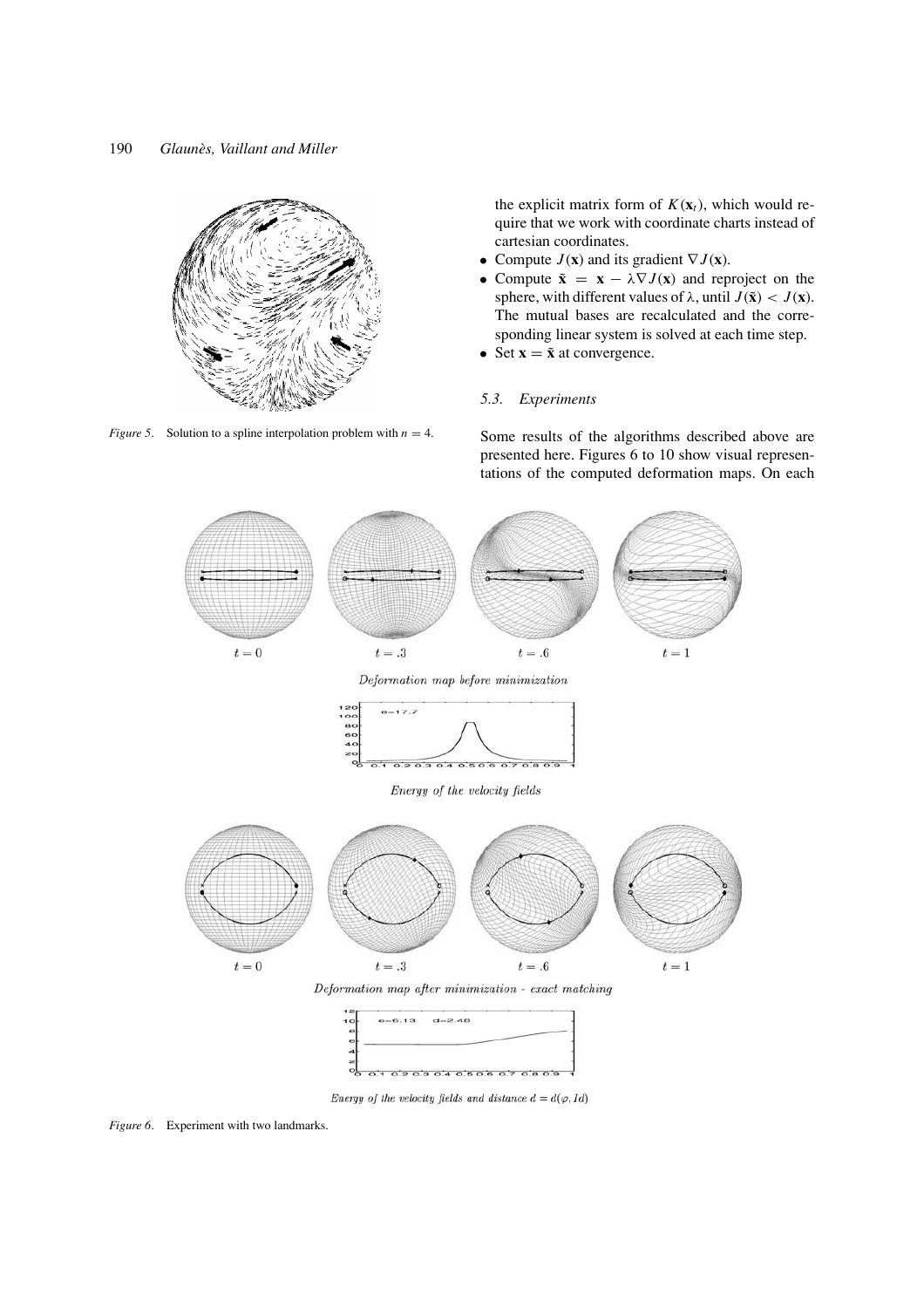

Deformation map after minimization - inexact matching (ILM1) with  $\sigma = 0.05$ 



Energy of the velocity fields



Energy of the velocity fields and distance  $d = d(\varphi, Id)$ 

*Figure 7*. Experiment with two landmarks.

figure are plotted the initial (circles) and target landmarks (crosses), the trajectories  $x_i(\cdot)$ , the flowed landmarks positions  $\phi(x_i, t)$  (diamonds), and the deformation of a regular grid through the action of the diffeomorphism at different times  $t \in [0, 1]$ . The initial trajectories (before minimization) are set to be the sections of the great circle connecting the landmarks to their targets. Note that this initialization already provides a true diffeomorphism matching the landmarks. In the experiments with 5 and 10 landmarks, the positions of the landmarks and their targets were chosen at random.

For each experiment, we have also plotted the energy (squared *V*-norm) of the time-dependant vector field  $v(x, t)$ . As we have seen, the landmark matching

problem can be reformulated in terms of geodesics on the manifold  $(S^2)^n$ . Therefore this energy must be constant for all time at the end of the minimization. In the (LM) and (ILM2) cases, its square root gives the distance between the two sets of landmarks (which is also  $d(Id, \varphi)$ ).

In the first example (Fig. 6), there is a large difference between trajectories before and after minimization: they tend to move away from each other since at first they cross with opposite directions, which has very high cost. Conversely, in Fig. 8, trajectories tend to draw near Note also the substantial regularization achieved by the minimization in Fig. 6. In Figs. 9 and 10 some of the landmark trajectories cross one another, which may seem counter intuitive to a sequence of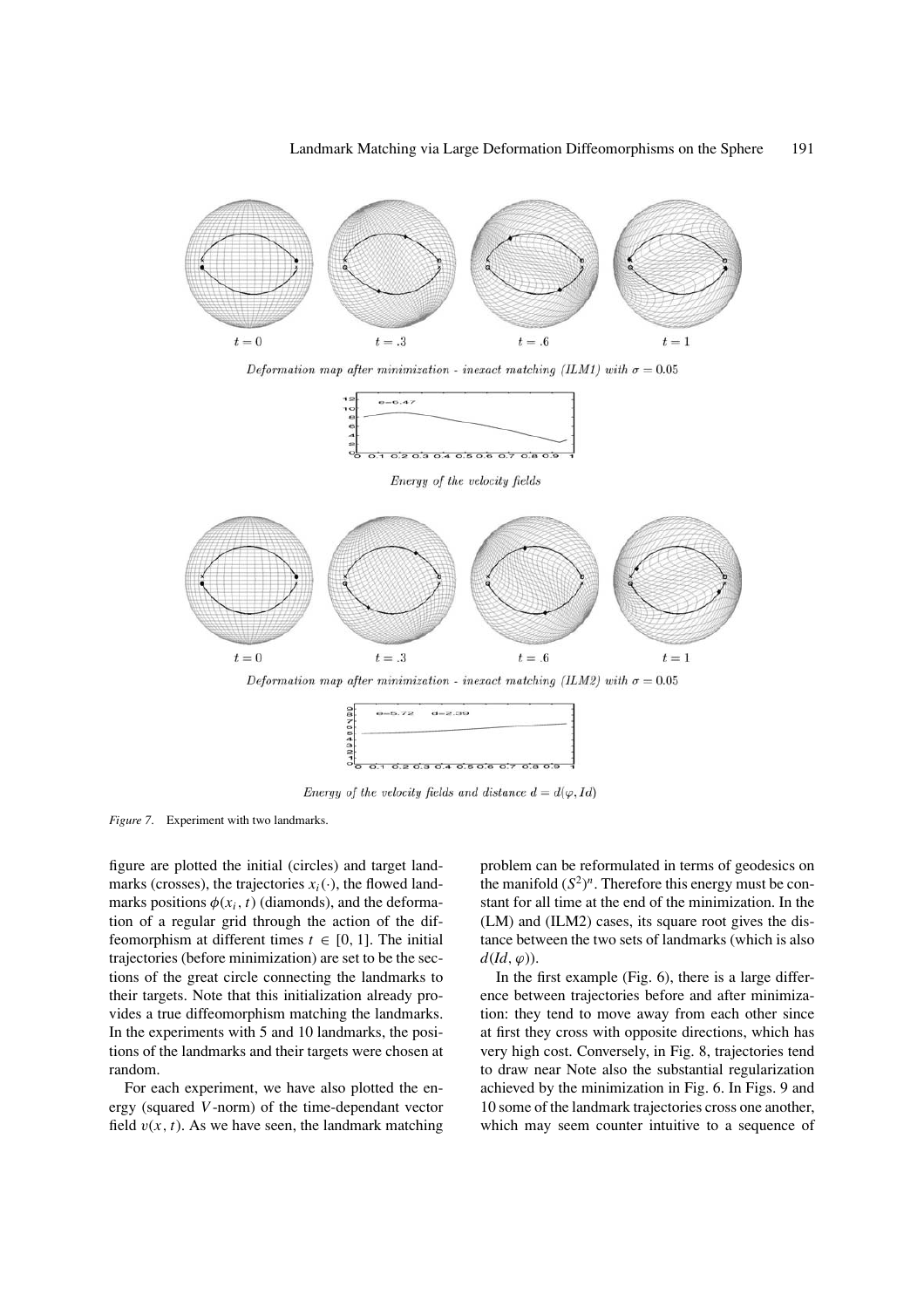



Deformation map after minimization - inexact matching (ILM2) with  $\sigma = 0.05$ 

*Figure 8*. Experiment with two landmarks.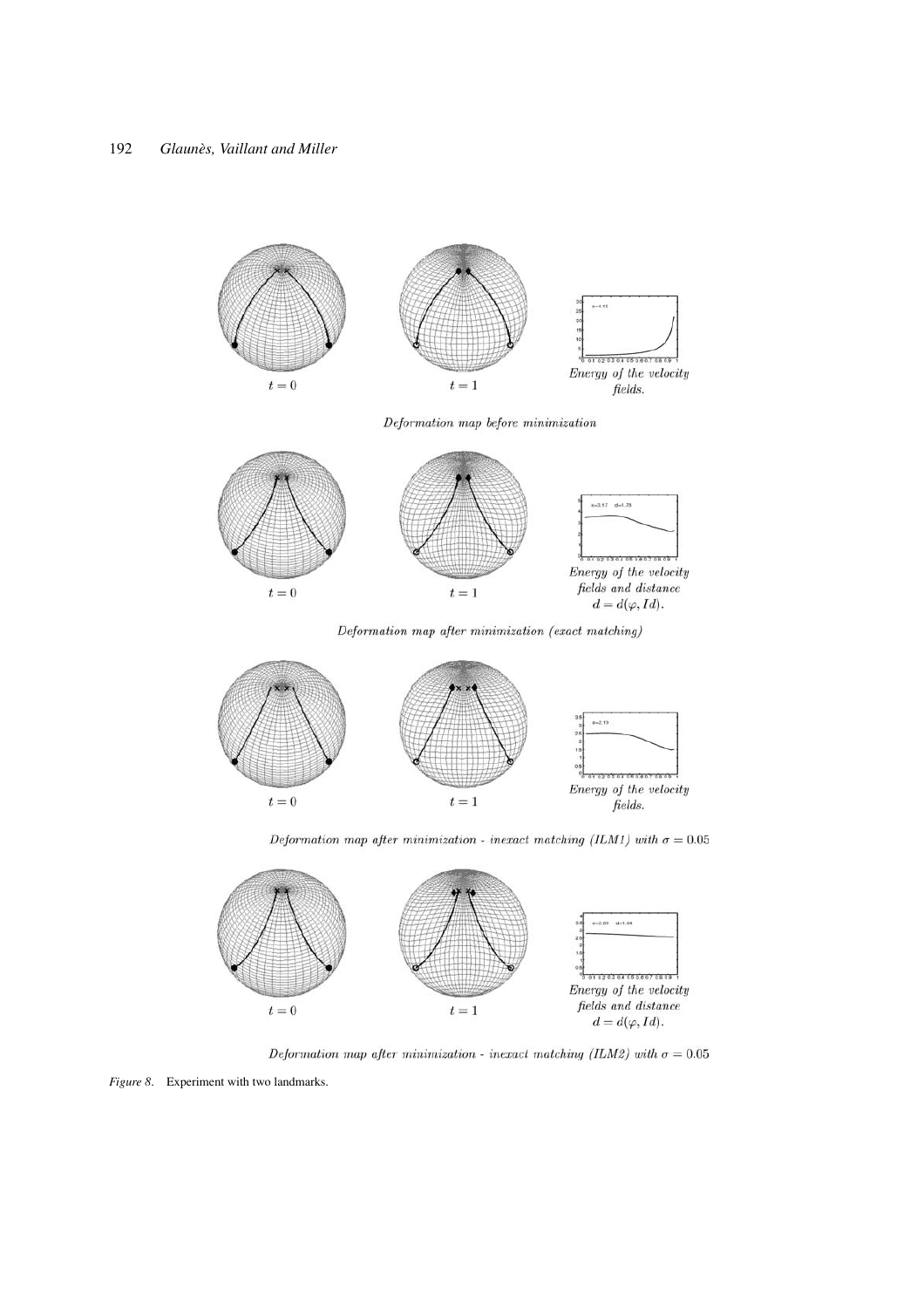



Deformation map after minimization - inexact matching (ILM2) with  $\sigma = 0.05$ 

*Figure 9*. Experiment with five landmarks.

 $t=0$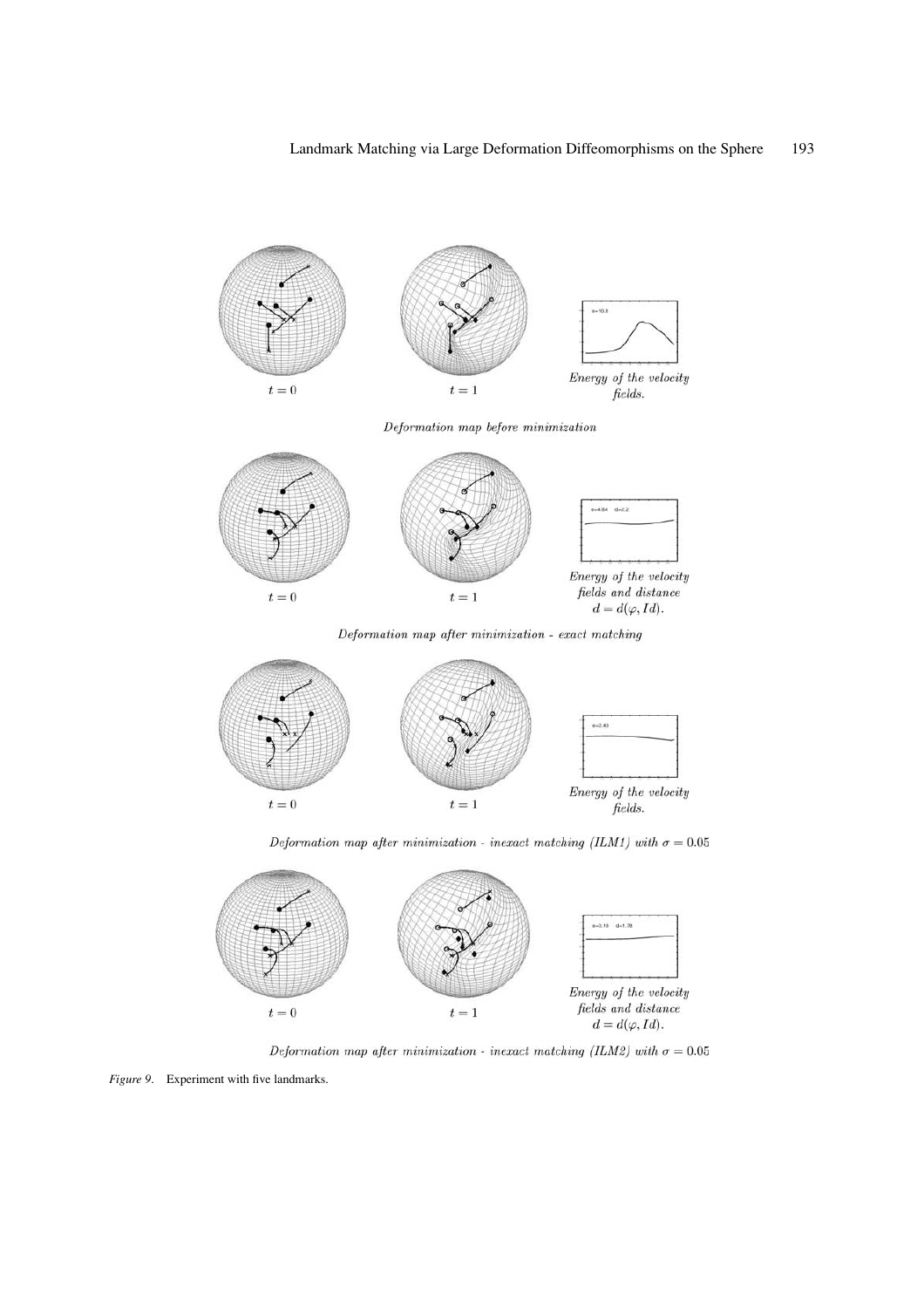$0 - 8.94$ Energy of the velocity  $t=0$  $t=1$  $fields.$ Deformation map before minimization.  $0.07 - 0.262$ Energy of the velocity  $\it fields$  and  $\it distance$  $t=0$  $t=1\,$  $d = d(\varphi, Id).$ Deformation map after minimization - exact matching  $e=3.19$ Energy of the velocity  $t=0$  $t=1$ fields. Deformation map after minimization - inexact matching (ILM1) with  $\sigma = 0.05$ 



Deformation map after minimization - inexact matching (ILM2) with  $\sigma=0.05$ 

*Figure 10.* Experiment with ten landmarks.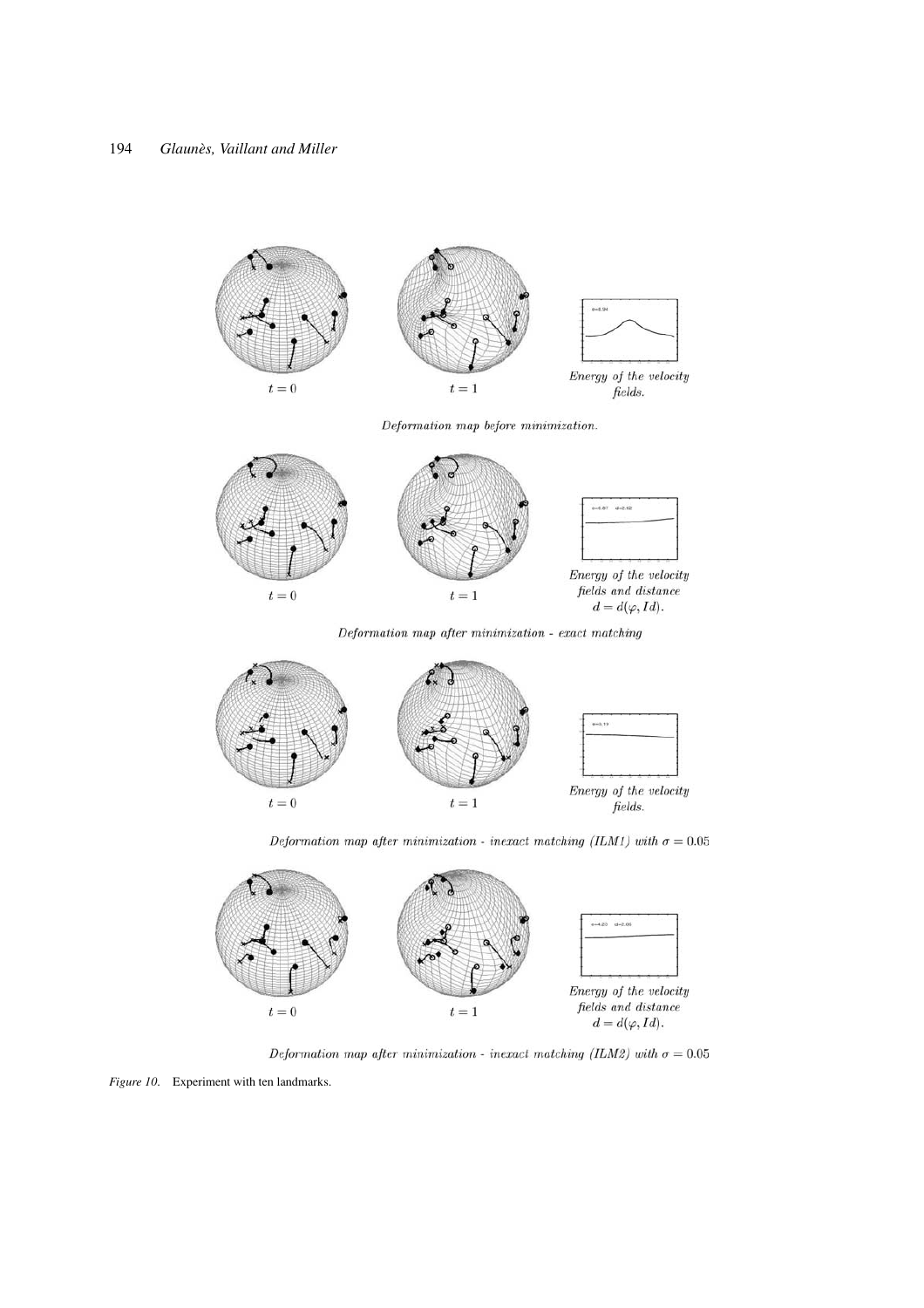transformations that are diffeomorphic. However, the flow of the particles which these trajectories represent do not cross at the same time and therefore the particles from two differented trajectories never occupy the same position at the same time.

# **6. Conclusion**

We have presented three formulations of the landmark matching problem on the sphere—the solution to each provides a diffeomorphism of the sphere to itself, with landmark constraints. In the experiments, we have seen good performance of the algorithm. In particular, the algorithm achieved diffeomorphic mappings for severe landmark constraints, for which other landmarks matching techniques would clearly fail to maintain the topology of the manifold (see Joshi [18] for a pathological example). A metric between sets of landmarks is simultaneously generated from the mapping, which provides a natural setting for statistical comparison and fits the framework of [22]. In future work, we plan to apply the algorithm to brain mapping studies, and to extend the large deformation setting to a broader class of manifolds.

# **Appendix**

# *A. Proof of Proposition 3: Computation of the Reproducing Kernel*

Since  $\Delta$  is rotation invariant,  $K(x, y)$  is also rotation invariant, and it only depends on the angle between *x* and *y*. Thus we need only to compute it in a special case, say  $\theta_x = \frac{\pi}{2}$ ,  $\varphi_x = 0$  and  $\theta_x = \frac{\pi}{2}$ ,  $\varphi_x = \varphi$  in polar coordinates ( $\theta$  is the colatitude and  $\varphi$  the longitude). We will note  $(\partial_{\theta}^{x}, \partial_{\varphi}^{x})$  (resp.  $(\partial_{\theta}^{y}, \partial_{\varphi}^{y})$ ) the coordinate frames at *x* (resp. *y*). Note that in this special case these are orthonormal basis of  $T_xS^2$  (resp.  $T_yS^2$ ).

There are  $2m + 1$  spherical harmonics of order *m* for  $m \geq 0$  which are, in polar coordinates (see [23])

$$
Y_{m0}(\theta,\varphi)=k_{m0}P_m(\cos\theta)
$$

for  $m \geq 0$ , and

$$
Y_{ml}^{c}(\theta, \varphi) = k_{ml} P_{m}^{l}(\cos \theta) \cos l\varphi
$$
  

$$
Y_{ml}^{s}(\theta, \varphi) = k_{ml} P_{m}^{l}(\cos \theta) \sin l\varphi
$$



*Figure 11*. Positions of points *x* and *y*.

for  $m > 1$  and  $1 < l < m$ , with

$$
\begin{cases}\nk_{m0} & \sqrt{\frac{2m+1}{4\pi}} & m \ge 0 \\
k_{ml} = \sqrt{\frac{2m+1}{2\pi} \frac{(m-l)!}{(m+l)!}} & m \ge 1, \quad 1 \le l \le m.\n\end{cases}
$$

*Pm* are the Legendre polynomials

$$
P_m(x) = \frac{1}{2^m m!} \frac{d^m}{dx^m} (x^2 - 1)^m = \sum_{\frac{m}{2} \le k \le m} (-1)^{m-k}
$$

$$
\times \frac{(2k-1)!!}{(m-k)!(2k-m)!2^{m-k}} x^{2k-m}
$$

and  $P_m^l$  the associated Legendre functions:

$$
P_m^l(x) = (-1)^l (1 - x^2)^{l/2} \frac{d^l}{dx^l} P_m(x)
$$
  
=  $(-1)^{m+l} (1 - x^2)^{l/2} \sum_{\frac{m+l}{2} \le k \le m} (-1)^k$   
 $\times \frac{(2k-1)!!}{(m-k)!(2k-(m+l))!2^{m-k}} x^{2k-(m+l)}$ 

We use the notation  $(2n + 1)!! = 1 * 3 * \cdots * (2n + 1)$ and  $(2n)!! = 2 * 4 * \cdots * (2n)$  with the rule  $0!! =$  $(-1)!! = 1$ . Now we have, for *m* ≥ 1 and  $1 ≤ l ≤ m$ :

$$
\nabla Y_{m0}(x) = -k_{m0} P'_m(0) \quad \partial_{\theta}^x
$$
  

$$
\nabla Y_{m0}(x)^{\perp} = -k_{m0} P'_m(0) \quad \partial_{\phi}^x
$$
  

$$
\nabla Y_{ml}^c(x) = -k_{ml} P'_m(0) \quad \partial_{\theta}^x
$$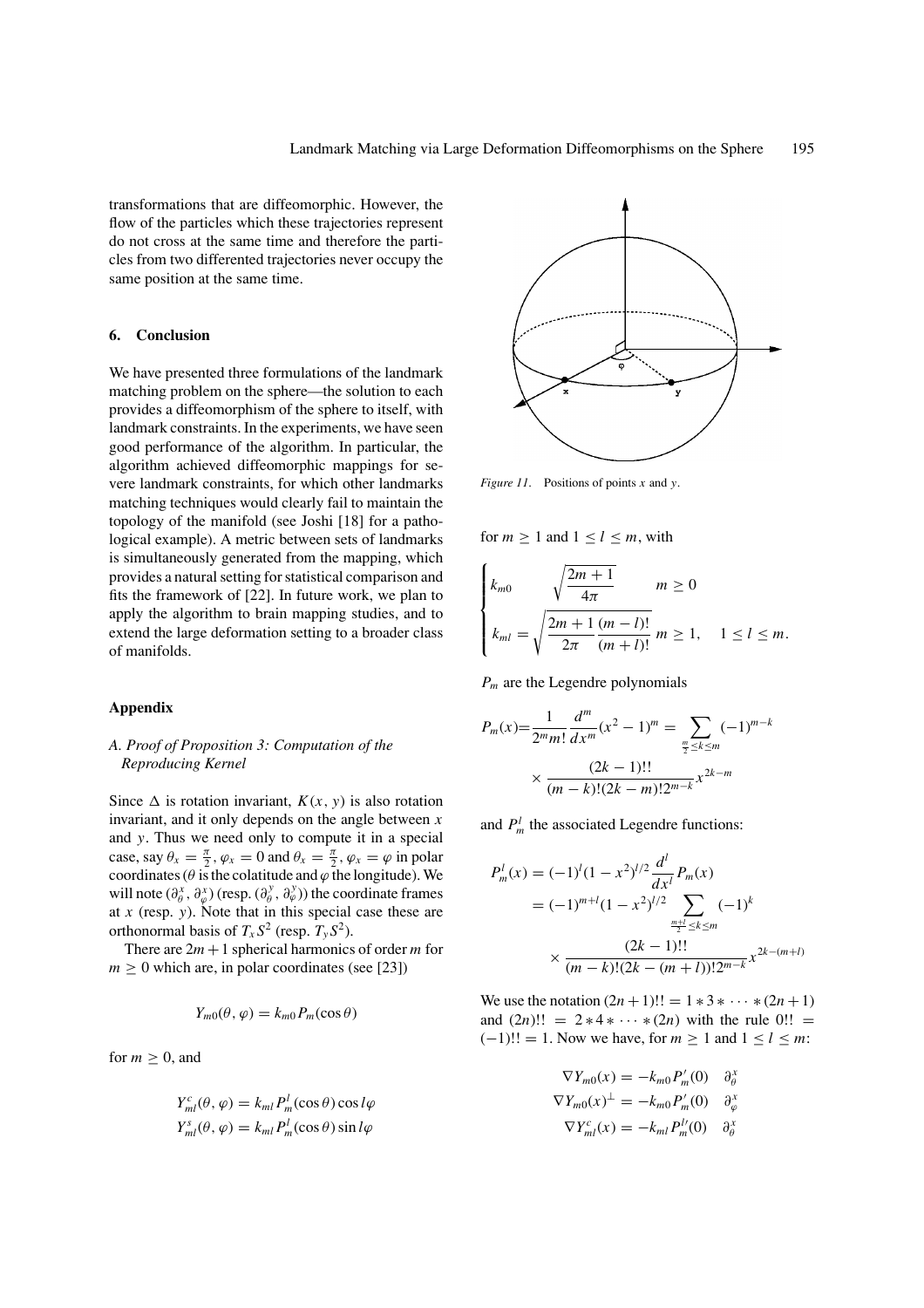$$
\nabla Y_{ml}^c(x)^\perp = -k_{ml} P_m^{l\prime}(0) \quad \partial_\varphi^x
$$
  

$$
\nabla Y_{ml}^s(x) = k_{ml} P_m^l(0)l \quad \partial_\varphi^x
$$
  

$$
\nabla Y_{ml}^s(x)^\perp = -k_{ml} P_m^l(0)l \quad \partial_\varphi^x
$$

and

$$
\nabla Y_{m0}(y) = -k_{m0} P'_{m}(0) \quad \partial_{\theta}^{y}
$$
  
\n
$$
\nabla Y_{m0}(y)^{\perp} = -k_{m0} P'_{m}(0) \quad \partial_{\varphi}^{y}
$$
  
\n
$$
\nabla Y_{ml}^{c}(y) = -k_{ml} P'_{m}(0) \cos l\varphi \quad \partial_{\theta}^{y}
$$
  
\n
$$
-k_{ml} P'_{m}(0) l \sin l\varphi \quad \partial_{\varphi}^{y}
$$
  
\n
$$
\nabla Y_{ml}^{c}(y)^{\perp} = k_{ml} P'_{m}(0) l \sin l\varphi \quad \partial_{\theta}^{y}
$$
  
\n
$$
-k_{ml} P'_{m}(0) \cos l\varphi \quad \partial_{\varphi}^{y}
$$
  
\n
$$
\nabla Y_{ml}^{s}(y) = -k_{ml} P'_{m}(0) \sin l\varphi \quad \partial_{\theta}^{y}
$$
  
\n
$$
+ k_{ml} P'_{m}(0) l \cos l\varphi \quad \partial_{\varphi}^{y}
$$
  
\n
$$
\nabla Y_{ml}^{s}(y)^{\perp} = -k_{ml} P'_{m}(0) l \cos l\varphi \quad \partial_{\theta}^{y}
$$
  
\n
$$
-k_{ml} P'_{m}(0) \sin l\varphi \quad \partial_{\varphi}^{y}
$$

*Remark.* Since  $Y_{00}$  is constant, its gradient vanishes, and consequently there is no eigenvector for  $m = 0$ .

The explicit formula for  $P_m$  entails that  $P_m^l(0) = 0$ when  $m - l$  is odd while  $P_m^{l'}(0) = 0$  when  $m - l$  is even. Thus  $P_m^l(0)P_m^{l}(0) = 0$  for all *m* and *l*. Finally we get, for  $\alpha_x \in T_x S^2$ ,

$$
K(x, y).\alpha_x = \sum_{m \ge 1} \frac{1}{m^3(m+1)^3} \sum_{l=0}^m \beta_m^l \cos l\varphi
$$
  
 
$$
\times (\langle \alpha_x, \partial_\theta^x \rangle \partial_\theta^y + \langle \alpha_x, \partial_\varphi^x \rangle \partial_\varphi^y).
$$

The coefficients  $\beta_m^l$  are

$$
\beta_m^l = k_{ml}^2 (P_m^{l}(0)^2 + l^2 P_m^l(0)^2).
$$

We find

$$
\beta_m^l = \begin{cases}\n\frac{2m+1}{4\pi} \left( \frac{m!!}{(m-1)!!} \right)^2 & \text{when } l = 0, \ m \text{ odd} \\
0 & \text{when } l = 0, \ m \text{ even} \\
\frac{2m+1}{2\pi} \frac{(m+l)!!}{(m+l-1)!!} \frac{(m-l)!!}{(m-l-1)!!} & \text{when } \\
\frac{2m+1}{2\pi} l^2 \frac{(m+l-1)!!}{(m+l)!!} \frac{(m-l-1)!!}{(m-l)!!} \\
\frac{2m+1}{2\pi} l^2 \frac{(m+l-1)!!}{(m+l)!!} \frac{(m-l)!!}{(m-l)!!} & \text{when } l \neq 0, \ m+l \text{ even}\n\end{cases}
$$

Note that in this special case, the parallel transport of vector  $\alpha_x$  precisly writes:  $T(x, y)\alpha_x = (\langle \alpha_x, \partial_{\theta}^x \rangle \partial_{\theta}^y +$  $\langle \alpha_x, \partial_\varphi^x \rangle \partial_\varphi^y$ . Therefore the above formula can be written

$$
K(x, y). \alpha_x = k(\varphi) T(x, y). \alpha_x
$$

where

$$
k(\varphi) = \sum_{l \geq 0} \left( \sum_{m \geq l} \frac{\beta_m^l}{m^3(m+1)^3} \right) \cos(l\varphi).
$$

 $k(\varphi)$  is a trigonometric series which can be computed rapidly once its coefficients are stored. The eigenvalues  $m^2(m + 1)^2$  can be modified to adjust the smoothing properties of the operator. This would only change the coefficients of the function *k*.

Now in the general case, because of rotation invariance, we can conclude that

$$
K(x, y) = k(\psi(x, y))T(x, y).
$$

# *B. Derivatives of the Reproducing Kernel*

Here we compute the two partial coderivatives of *K*(*x*, *y*) for every *x*,  $y \in S^2$ ,  $\eta_x \in T_x S^2$  and  $\eta_y \in T_y S^2$ . We have

$$
K(x, y) = k(\psi)T(x, y)
$$
  

$$
\nabla_{\eta_x} K(x, y) = k'(\psi)\frac{\partial \psi}{\partial x} \cdot \eta_x T(x, y)
$$
  

$$
+ k(\psi)\nabla_{\eta_x} T(x, y).
$$

Now we use the mutual basis ( $e_{xy}$ ,  $f_{xy}$ ) and ( $e_{yx}$ ,  $f_{yx}$ ) introduced before. First

$$
\frac{\partial \psi}{\partial x} \cdot \eta_x = -\langle \eta_x, e_{xy} \rangle \doteq -\eta_x^e.
$$

The parallel transport operator  $T(x, y)$  can be written:

$$
T(x, y) = -e_{xy}^* \otimes e_{yx} - f_{xy}^* \otimes f_{yx}.
$$

We have also the following results (see annex C):

$$
\nabla_{e_{xy}} e_{xy} = \nabla_{e_{xy}} f_{xy} = 0
$$
  
\n
$$
\nabla_{e_{xy}} e_{yx} = \nabla_{e_{xy}} f_{yx} = 0
$$
  
\n
$$
\nabla_{f_{xy}} e_{xy} = -\cot \psi f_{xy}
$$
  
\n
$$
\nabla_{f_{xy}} f_{xy} = \cot \psi e_{xy}
$$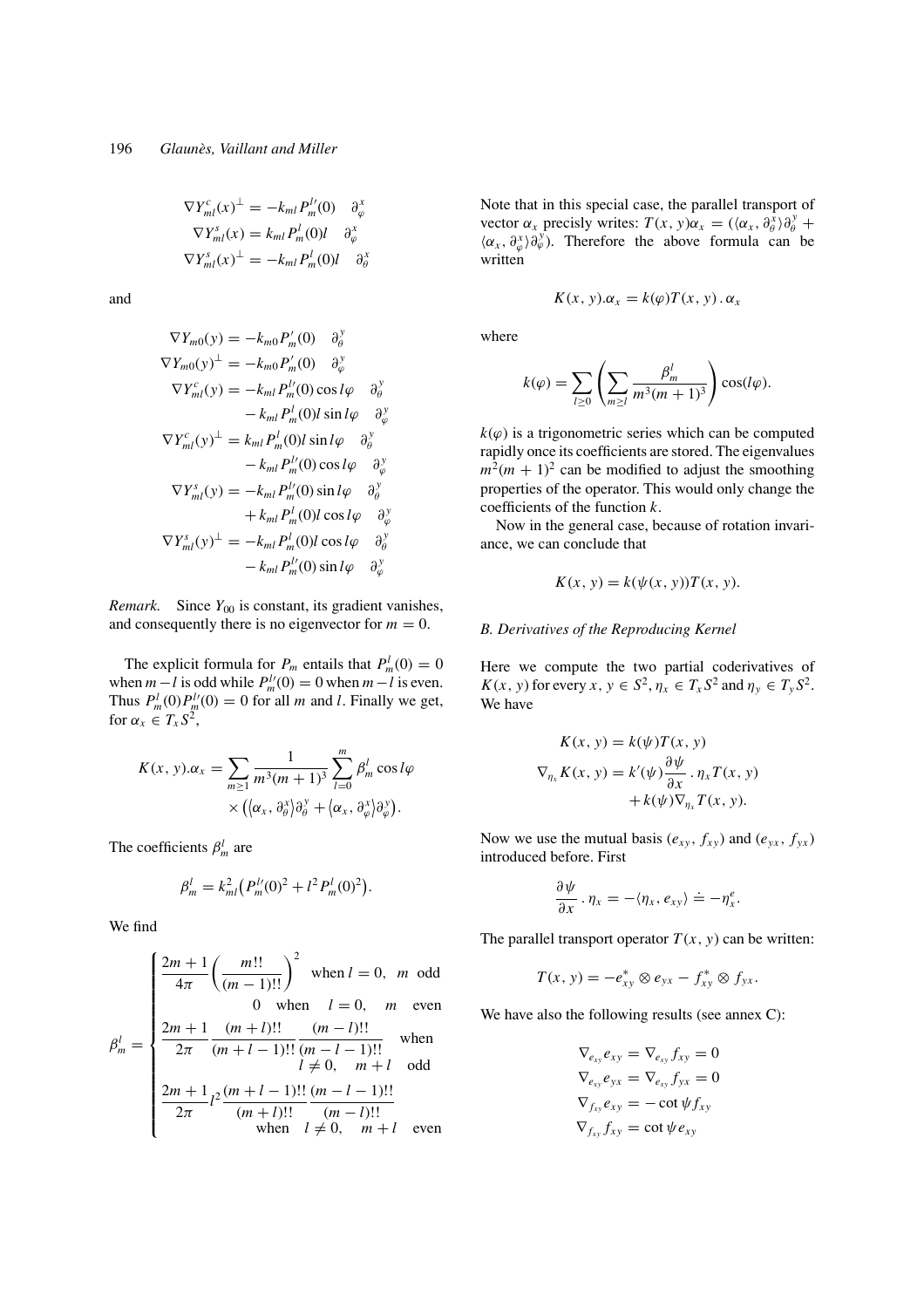$$
\nabla_{f_{xy}} e_{yx} = -\frac{1}{\sin \psi} f_{yx}
$$

$$
\nabla_{f_{xy}} f_{yx} = \frac{1}{\sin \psi} e_{yx}.
$$

Consequently,  $\nabla_{e_{xy}} T(x, y) = 0$  and

$$
\nabla_{f_{xy}} T(x, y) = -(\nabla_{f_{xy}} e_{xy})^* \otimes e_{yx} - e_{xy}^* \otimes \nabla_{f_{xy}} e_{yx}
$$
  
\n
$$
-(\nabla_{f_{xy}} f_{xy})^* \otimes f_{yx} - f_{xy}^* \otimes \nabla_{f_{xy}} f_{yx}
$$
  
\n
$$
= \left(\frac{\cos \psi - 1}{\sin \psi}\right) (f_{xy}^* \otimes e_{yx} - e_{xy}^* \otimes f_{yx})
$$
  
\n
$$
= \left(\frac{\cos \psi - 1}{\sin \psi}\right) T(x, y)^{\perp}
$$

 $T(x, y)$ <sup> $\perp$ </sup> is the parallel transport  $T(x, y)$  composed with a  $\pi/2$ -rotation on the tangent space at *y*:  $T(x, y)^{\perp} = R(y)T(x, y)$ (also equal to  $T(x, y)R(x)$ ). Thus,

$$
\nabla_{\eta_x} K(x, y) = -\eta_x^e k'(\psi) T(x, y)
$$

$$
+ \eta_x^f k(\psi) \left( \frac{\cos \psi - 1}{\sin \psi} \right) T(x, y)^\perp.
$$

For  $\nabla_{\eta_y} K(x, y)$  we have  $\nabla_{e_{yx}} T(x, y) = 0$  and

$$
\nabla_{f_{yx}} T(x, y) = -(\nabla_{f_{yx}} e_{xy})^* \otimes e_{yx} - e_{xy}^* \otimes \nabla_{f_{yx}} e_{yx}
$$
  
\n
$$
-(\nabla_{f_{yx}} f_{xy})^* \otimes f_{yx} - f_{xy}^* \otimes \nabla_{f_{yx}} f_{yx}
$$
  
\n
$$
= \left(\frac{\cos \psi - 1}{\sin \psi}\right) (e_{xy}^* \otimes f_{yx} - f_{xy}^* \otimes e_{yx})
$$
  
\n
$$
= -\left(\frac{\cos \psi - 1}{\sin \psi}\right) T(x, y)^{\perp}.
$$

and then

$$
\nabla_{\eta_y} K(x, y) = -\eta_y^e k'(\psi) T(x, y) - \eta_y^f k(\psi)
$$

$$
\times \left(\frac{\cos \psi - 1}{\sin \psi}\right) T(x, y)^\perp.
$$

This could also have been deduced from the formula

$$
K(x, y) = K(y, x)^T
$$

which implies

$$
\nabla_{\eta_{y}} K(x, y) = (\nabla_{\eta_{y}} K(y, x))^{T}
$$
  
=  $-\eta_{y}^{e} k'(\psi) T(y, x)^{T} + \eta_{y}^{f} k(\psi)$   
 $\times \left(\frac{\cos \psi - 1}{\sin \psi}\right) (T(y, x)^{\perp})^{T}.$ 



*Figure 12*. Positions of points *x* and *y*.

But we have  $T(y, x)^T = T(x, y)$  and  $(T(y, x)^{\perp})^T =$  $(R(x)T(y, x))^T = T(x, y)R(x)^T = -T(x, y)R(x) = 0$  $-T(x, y)$ <sup>⊥</sup>; hence we get the same result.

# *C. Covariant Derivatives of the Mutual Basis*

*Computation in a special case.* We must obtain the coderivatives of the tangent vectors  $e_{xy}$ ,  $f_{xy}$ ,  $e_{yx}$  and *f*<sub>yx</sub> with respect to  $e_{xy}$  and  $f_{xy}$ , for every  $x, y \in S^2$ . Using the rotational invariance of these basis, we will consider a special case. Let *y* be the North Pole, ie the point (0, 0, 1) in cartesian coordinates, and *x* another point with spherical coordinates  $(\theta, \varphi)$ ,  $(e_{\theta}, e_{\varphi})$  being the orthonormal basis associated on  $T_{\nu}S^2$ .

In cartesian coordinates we have:

$$
e_{xy} = -e_{\theta} = \begin{pmatrix} -\cos(\theta)\cos(\varphi) \\ -\cos(\theta)\sin(\varphi) \\ \sin(\theta) \end{pmatrix}
$$

$$
f_{xy} = -e_{\varphi} = \begin{pmatrix} \sin(\varphi) \\ -\cos(\varphi) \\ 0 \end{pmatrix}
$$

$$
e_{yx} = \begin{pmatrix} \cos\varphi \\ \sin\varphi \\ 0 \end{pmatrix} \qquad f_{yx} = \begin{pmatrix} -\sin\varphi \\ \cos\varphi \\ 0 \end{pmatrix}.
$$

Now,

$$
\partial_{\theta} e_{xy} = \begin{pmatrix} \sin(\theta) \cos(\varphi) \\ \sin(\theta) \sin(\varphi) \\ \cos(\theta) \end{pmatrix} \Rightarrow \nabla_{e_{xy}} e_{xy} = \nabla_{\partial_{\theta}} e_{xy} = 0
$$

$$
\partial_{\theta} f_{xy} = \begin{pmatrix} 0 \\ 0 \\ 0 \end{pmatrix} \Rightarrow \nabla_{e_{xy}} f_{xy} = \nabla_{\partial_{\theta}} f_{xy} = 0
$$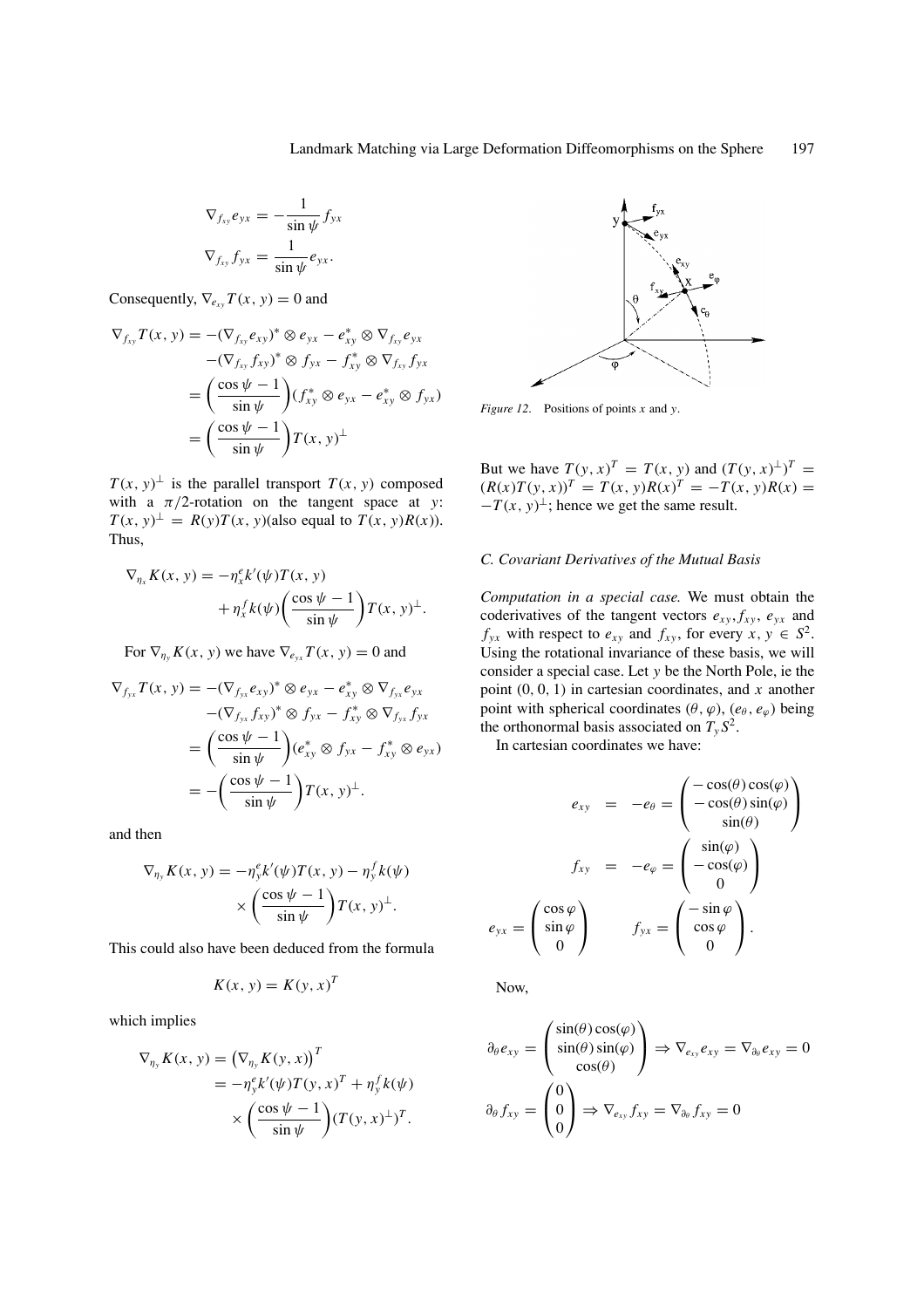$$
\partial_{\theta} e_{yx} = \begin{pmatrix} 0 \\ 0 \\ 0 \end{pmatrix} \Rightarrow \nabla_{e_{xy}} e_{yx} = \nabla_{\partial_{\theta}} e_{yx} = 0
$$

$$
\partial_{\theta} f_{yx} = \begin{pmatrix} 0 \\ 0 \\ 0 \end{pmatrix} \Rightarrow \nabla_{e_{xy}} f_{yx} = \nabla_{\partial_{\theta}} f_{yx} = 0
$$

and

$$
\partial_{\varphi} e_{xy} = \begin{pmatrix} \cos(\theta) \sin(\varphi) \\ -\cos(\theta) \cos(\varphi) \\ 0 \end{pmatrix} \Rightarrow \nabla_{f_{xy}} e_{xy}
$$

$$
= -\frac{1}{\sin \theta} \nabla_{\partial_{\varphi}} e_{xy} = -\cot \theta f_{xy}
$$

$$
\partial_{\varphi} f_{xy} = \begin{pmatrix} \cos(\varphi) \\ \sin(\varphi) \\ 0 \end{pmatrix} \Rightarrow \nabla_{f_{xy}} f_{xy}
$$

$$
= -\frac{1}{\sin \theta} \nabla_{\partial_{\varphi}} f_{xy} = \cot \theta f_{xy}
$$

$$
\partial_{\varphi} e_{yx} = \begin{pmatrix} -\sin(\varphi) \\ \cos(\varphi) \\ 0 \end{pmatrix} \Rightarrow \nabla_{f_{xy}} e_{yx}
$$

$$
= -\frac{1}{\sin \theta} \nabla_{\partial_{\varphi}} e_{yx} = -\frac{1}{\sin \theta} f_{yx}
$$

$$
\partial_{\varphi} f_{yx} = \begin{pmatrix} -\cos(\varphi) \\ -\sin(\varphi) \\ 0 \end{pmatrix} \Rightarrow \nabla_{f_{xy}} f_{yx}
$$

$$
= -\frac{1}{\sin \theta} \nabla_{\partial_{\varphi}} f_{yx} = \frac{1}{\sin \theta} e_{yx}.
$$

*General Case.* Using rotational invariance property, we deduce the formulae in the general case.

$$
\nabla_{e_{xy}} e_{xy} = 0 \nabla_{f_{xy}} e_{xy} = -\cot \psi_{xy} f_{xy}
$$
  
\n
$$
\nabla_{e_{xy}} f_{xy} = 0 \nabla_{f_{xy}} f_{xy} = \cot \psi_{xy} e_{xy}
$$
  
\n
$$
\nabla_{e_{xy}} e_{yx} = 0 \nabla_{f_{xy}} e_{yx} = -\frac{1}{\sin \psi_{xy}} f_{yx}
$$
  
\n
$$
\nabla_{e_{xy}} f_{yx} = 0 \nabla_{f_{xy}} f_{yx} = \frac{1}{\sin \psi_{xy}} e_{yx},
$$

where  $\psi_{xy} = \psi(x, y)$ .

### **Acknowledgments**

We would like to extend sincere thanks to A. Trouvé, L. Younes and D. Van Essen for many helpful discussions and support. We also thank the reviewers for their helpful suggestions and comments. This work was

supported by NIH/NCRR P41-RR15241-01A1 and Human Brain Project grant R01 MH60974 to D. Van Essen, funded jointly by the National Institute of Mental Health, National Science Foundation, National Cancer Institute, National Library of Medicine, and the National Aeronautics and Space Administration.

# **Note**

1. If  $v \in T_x S^2$ ,  $x, y \in S^2$  and  $\alpha : [0, 1] \rightarrow S^2$  is a smooth curve on the sphere with  $\alpha(0) = x$  and  $\alpha(1) = y$ , then there exists a unique vector field w along  $\alpha$  with  $w(0) = v$ ,  $w(t) \in T_{\alpha(t)}S^2$ for all  $t$ , and the covariant derivative of  $w(t)$  equal to 0 for all  $t$ .  $w(1) \in T_y S^2$  is said to be the parallel transport of v along  $\alpha$ .

#### **References**

- 1. L. Amodei and M.N. Benbourhim, "A vector spline approximation with applications to meteorology," *J. Approx. Th.*, Vol. 67, pp. 51–79, 1991.
- 2. N. Arad, N. Dyn, D. Reisfeld, and Y. Yeshurun, "Image warping by radial basis functions: Applications to facial expressions,' *CVGIP: Graphical Models and Image Processing*, Vol. 56, pp. 161–172, 1994.
- 3. M. Bakircioglu, S. Joshi, and M. Miller, "Landmark matching on brain surfaces via large deformation diffeomorphisms on the sphere," in *Proc. SPIE Medical Imaging 1999: Image Processing*, San Diego, CA, 1999, Vol. 3661, pp. 710–715.
- 4. B.J.C. Baxter and S. Hubbert, "Radial basis functions for the sphere," in *Proceedings of the Fourth International Conference on Multivariate Approximation*, 2000.
- 5. F.L. Bookstein, *Morphometric Tools for Landmark Data*. Cambridge University Press: New York, 1991.
- 6. W.M. Boothby, *Introduction to Differentiable Manifolds and Riemann Geometry*, 2nd ed. Academic Press, 1986.
- 7. H. Brezis, *Analyse Fonctionnelle*. Masson, 1992.
- 8. V. Camion and L. Younes, "Geodesic interpolating splines," *EMMCVPR*, LNCS 2134, pp. 513–527, 2001.
- 9. G.E. Christensen, R.D. Rabbitt, and M.I. Miller, "Deformable templates using large deformation kinematics," *IEEE Transactions on Image Processing*, Vol. 5, No. 10, pp. 1435–1447, 1996.
- 10. J.C. Csernansky, S. Joshi, L. Wang, M. Gado, J. Philip Miller, U. Grenander, and M.I. Miller, Hippocampal morphometry in schizophrenia by high dimensional brain mapping. *Proceedings of the National Academy of Science*, Vol. 95, pp. 11406–11411, 1998.
- 11. J.C. Csernansky, L. Wang, S. Joshi, J. Philip Miller, M. Gado, D. Kido, D. McKeel, J.C. Morris, and M.I. Miller, "Early dat is distinguished from aging by high dimensional mapping of the hippocampus," *Neurology*, Vol. 55, Dec., pp. 1636–1643, 2000.
- 12. C. Davatzikos, M. Vaillant, S. Resnick, J.L. Prince, S. Letovsky, and R.N. Bryan, "A computerized approach for morphological analysis of the corpus callosum," *J. of Comp. Assisted Tomography*, Vol. 20, pp. 88–97, 1996.
- 13. H.A. Drury, D.C. Van Essen, M. Corbetta, and A.Z. Snyder, "Surface-based analyses of the human cerebral cortex," in *Brain Warping*, A. Toga et al. (Eds.), Academic Press, 1999, pp. 337– 363.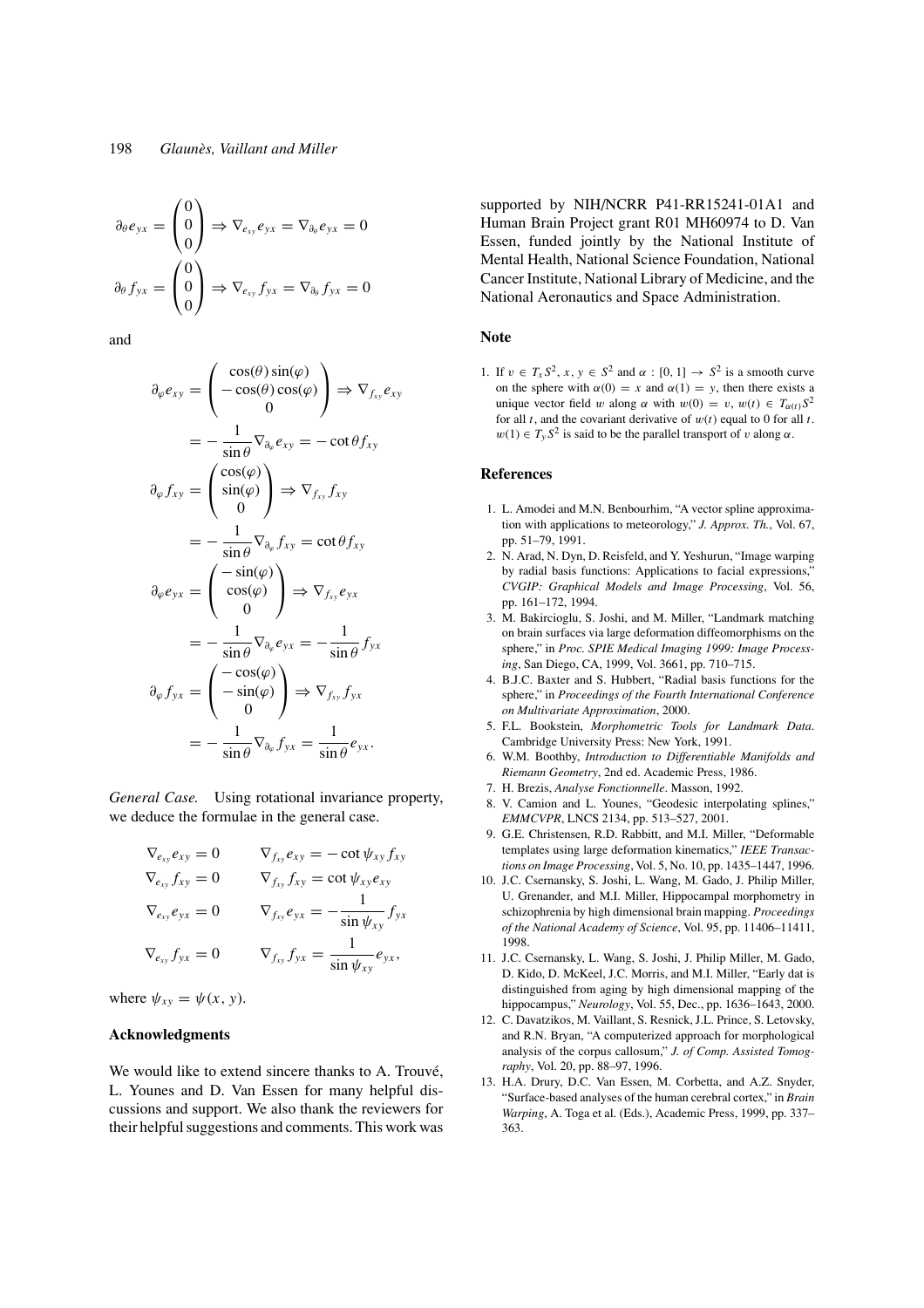- 14. N. Dyn, F.J. Narcowich, and J.D. Ward, "Variational principles and sobolev-type estimates for generalized interpolation on a riemannian manifold," *Constr. Approx.*, Vol. 15, pp. 175–208, 1990.
- 15. B. Fischl, M.I. Sereno, R.B. Tootell, and A.M. Dale, "Highresolution intersubject averaging and a coordinte system for the cortical surface," *Human Brain Mapping*, Vol. 8, pp. 272–284, 1999.
- 16. U. Grenander and M.I. Miller, "Computational anatomy: An emerging discipline," *Quarterly of Applied Mathematics*, pp. 617–694, 1998.
- 17. S. Joshi, *Large Deformation Diffeomorphisms and Gaussian Random Fields for Statistical Characterization of Brain Sub-Manifolds*. PhD Thesis, Dept. of Electrical Engineering, Sever Institute of Technology, Washington Univ., St. Louis, MO., 1997.
- 18. S.C. Joshi and M.I. Miller, "Landmark matching via large deformation diffeomorphisms," *IEEE Transactions on Image Processing*, Vol. 9, No. 8, pp. 1357–1370, 2000.
- 19. S. Joshi, M.I. Miller, and U. Grenander, "On the geometry and shape of brain sub-manifolds," *Int. J. Pattern Recognition and Artificial Intelligence*, Vol. 11, No. 8, 1997.
- 20. J. Jost, *Riemannian Geometry and Geometric Analysis*, Springer 1998 (Universitext), 2nd edition, 1956.
- 21. M. Kass, A. Witkin, and D. Terzopoulos, "Snakes: Active contour models," *International Journal of Computer Vision*, Vol. 1, pp. 321–331, 1988.
- 22. M.I. Miller and L. Younes, "Group actions, homeomorphisms, and matching: A general framework," *International Journal of Computer Vision*, Vol. 41, pp. 61–84, 2001.
- 23. C. M¨uller. *Spherical harmonics*, Vol. 17 of *Lecture Notes in Mathematics*. Springer-Verlag, 1966.
- 24. F.J. Narcowich, "Generalized hermite interpolation and positive definite kernels on a riemannian manifold," *J. Math. Anal. Appl.*, Vol. 190, pp. 165–193.
- 25. M.J.D. Powell, "The theory of radial basis approximation in 1990," in *Wavelets, Subdivision and Radial Functions*, Oxford University Press: Oxford, UK.
- 26. D.W. Thompson, *On Growth and Form*, Cambridge University Press, 1917.
- 27. A. Trouvé. "An infinite dimensional group approach for physics based models in pattern recognition," 1995. *Available from the Center for Imaging Science website, http://www.cis.jhu.edu/*.
- 28. A. Trouvé, "Diffeomorphic groups and pattern matching in image analysis," *Int. J. Computer Vision*, Vol. 28, pp. 213–221, 1998.
- 29. A. Trouvé, "Diffeomorphisms, groups, and pattern matching in image analysis," *International Journal of Computer Vision*, Vol. 28, No. 3, pp. 213–221, 1998.
- 30. C. Twining, S. Marsland, and C. Taylor, "Measuring geodesic distances on the space of bounded diffeomorphisms," in *Proceedings of the British Machine Vision Conference (BMVC 02)*, BMVA Press, pp. 847–856.
- 31. M. Vaillant and C. Davatzikos, "Hierarchical matching of cortical features for deformable brain image registration," in *Lect. Notes in Comp. Sci.: Information Processing in Medical Imaging*, Vol. 1613, 1999, pp. 182–195.
- 32. D.C. Van Essen, J. Dickson, J. Harwell, D. Hanlon, C.H. Anderson, and H.A. Drury, "An integrated software sysstem for surface-based analyses of cerebral cortex," *Journal of American Medical Informatics Association*, Vol. 8, pp. 443–449, 2001.
- 33. D.C. Van Essen, J.W. Lewis, H.A. Drury, N. Hadjikhani, R.B. Tootell, M. Bakircioglu, and M.I. Miller, "Mapping visual cortex in monkeys and humans using surface-based atlses," *Vision Research*, Vol. 41, pp. 1359–1378, 2001.
- 34. G. Wahba, *Spline Models for Observational Data*. CBMS-NSF Regional Conference Series. SIAM, 1990.
- 35. L. Younes, "Computable elastic distances between shapes," *SIAM J. Applied Math.*, Vol. 58, pp. 565–586, 1998.
- 36. L. Younes, "Optimal matching between shapes via elastic deformations," *Image and Vision Computing*, Vol. 17, pp. 381–389, 1999.
- 37. E. Zeidler, *Nonlinear Functional Analysis and its Applications*, Vol. II, A: Linear Monotone Operators, Springer-Verlag, 1990.



**Joan Glaun`es** has studied pure mathematics at ENS Cachan, France, before specializing to image analysis and the theory of deformable shapes. He currently prepares a thesis at Paris 13 University on the subject of large deformations.





**Marc Vaillant** is currently a doctoral student in Biomedical Engineering at The Johns Hopkins University. His research interests